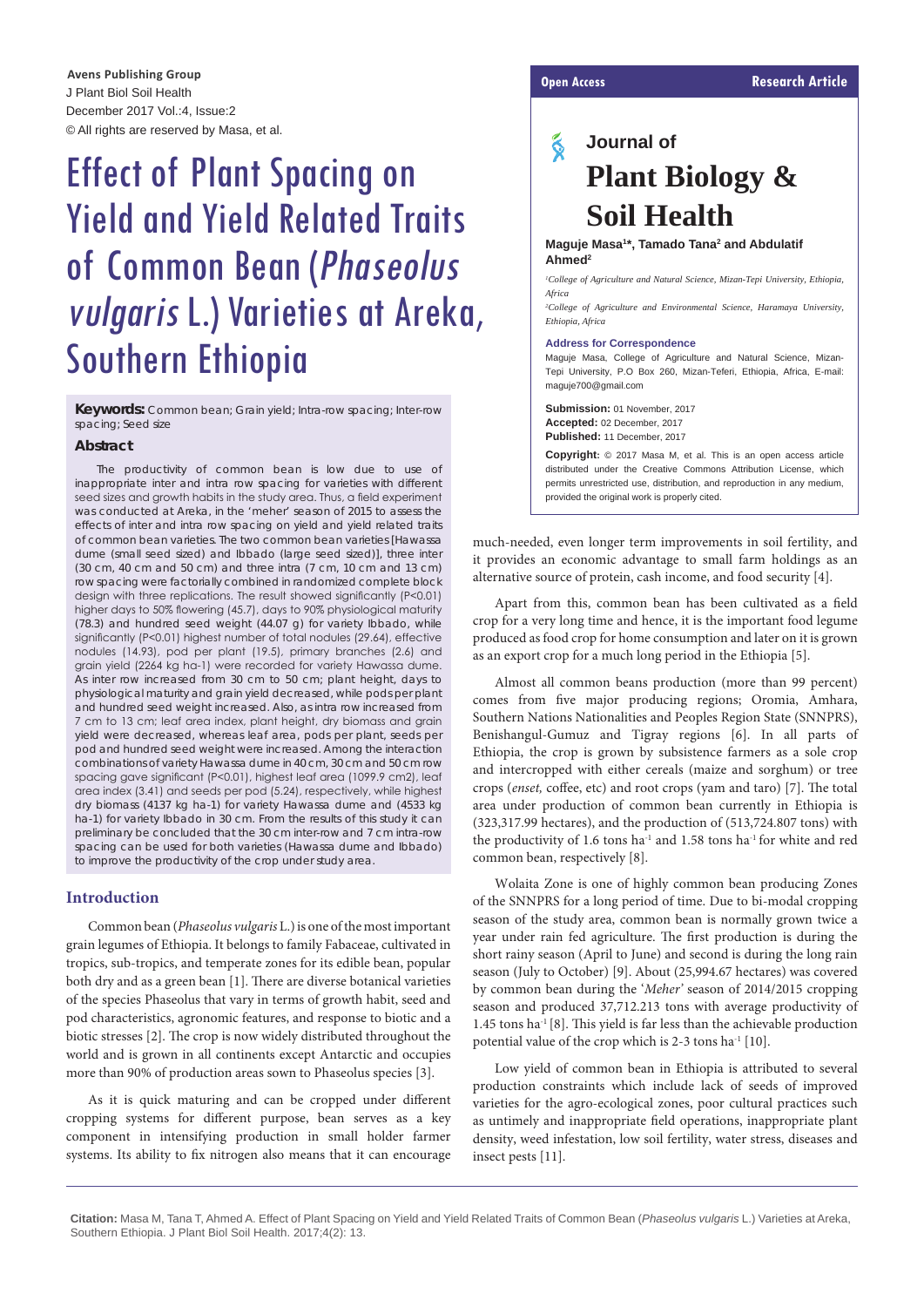#### ISSN: 2331-8996

Increase in yield can be ensured, by maintaining appropriate plant population through different planting patterns. Planting pattern influences radiation interception and utilization of moisture from soil [12]. Main role of planting pattern on plant growth is due to differences in distributing and dispersion of light energy quality and quantity among plants which induced improving grain yield and biological yield with increasing ratio uptake [13].

Plant density affects early ground cover, competitive ability of crops with weed, soil surface evaporation, light interception, lodging and development of an optimum number of fruiting sites in a crop canopy. It also affects canopy development, plant architecture and distribution of pods [14]. However, optimum plant density varies depending on crop species or varietal differences in vigor, height and branching, time of sowing, and the nature of the season [15]. Selecting optimal row spacing is important to improve crop productivity as plants growing in too wide of a row may not efficiently utilize light, water, and nutrient resources. However, crops grown in too narrow rows may result in severe inter row competition. Row spacing also modifies plant architecture, photosynthetic competence of leaves, and dry matter partitioning in several field crops [16].

Low productivity of common bean varieties might be associated with inappropriate crop geometry can affect yield of different varieties. As described by MoA about 50 common bean varieties are released nationally from different institutes (Universities and Research Centers), for those all varieties inter and intra row spacing recommended nationally for different locations is the same (40 cm×10 cm) while the varieties have phenotypic and genotypic characters variations that might respond differently for crop geometry [17].

Workineh E et al. concluded that the yield variation in common bean is associated with seed size which requires different breeding approaches in order to improve the yield of different seed size groups of common bean [18]. Melaku B also reported significant variety and plant density interaction on the phenology, growth, yield components and yield of common bean [19]. The characteristics of different common bean varieties are different each other in terms of their growth habit, days to maturity, seed color, seed size, and seed weight, and agroecological adaptation [20]. The seed size of *Phaseolus vulgaris*  varies considerably, but most commercial cultivars of common beans have a seed size in the range of 200 to 350 mg [21]. According to Seyum EG, plant spacing of 40 cmx7 cm resulted in the highest total pod yield and lowest total pod yield was obtained from a green bean spaced at 40 cm×10 cm [22]. Blackshaw RE et al. demonstrated that reduction in row spacing from 69 to 23 cm resulted in increased yield of dry bean [23]. Melaku B stated that the highest grain yield for row spacing combination of 30 cm×15 cm on common bean [19].

However, there is difference in growth habit and seed size among common bean varieties, only one plant density of 40 cm×10 cm has 250,000 plants ha<sup>-1</sup> adopted; irrespective of rain-fed or irrigated conditions, soil type, varieties, climatic conditions [24]. Moreover, the optimum plant population differs with the availability of soil moisture, relative humidity and nutrients. Spatial arrangement of the plant directly or indirectly affects the production potential of common bean varieties. Thus, there is no site and variety specific recommendation on the plant spacing of common bean varieties in Ethiopia. In view of the above facts the present investigation was undertaken with the objective to assess the effects of inter and intra row spacing on yield and yield related traits of common bean varieties.

#### **Materials and Methods**

### **Description of the study area**

The study was conducted at Areka Agricultural Research Center (ArARC), Wolaita Zone, South Nations Nationalities and Peoples Regional State (SNNPRS), during the '*meher'* season from June to August, 2015. The experimental site is located 300 km south of Addis Ababa and 29 km away from Zonal town, Sodo. The geographical location is  $7^{\circ}4^{\prime}24^{\prime}$  N latitude and 37 $^{\circ}41^{\prime}30^{\prime}$  E longitude and at altitude of 1830 m.a.s.l. It receives mean annual rainfall of 1520 mm in a bimodal pattern with extended rainy season from March to October. The mean annual maximum temperature is 26 ° C, whereas the mean annual minimum temperature is 14 ° C. The type of the soil is Nitisols [25,26]. The cropping season (July to November) total rain fall distribution was 638.4 mm and, average minimum and maximum temperature was 14.58 ° C and 25.12 ° C, respectively.

#### **Experimental materials**

The varieties of common bean used for the study were Hawassa dume and Ibbado which have different seed size. The description of the varieties is indicated in Table 1.

| <b>Characteristics</b>        | <b>Common bean verities</b> |            |  |  |
|-------------------------------|-----------------------------|------------|--|--|
|                               | Hawassa Dume                | Ibbadao    |  |  |
| Altitude adaptation (m.s.a.1) | 1400-2250                   | 1400-2250  |  |  |
| Growth habit                  | Bush type                   | Bush type  |  |  |
| Seed Size                     | Small                       | Large      |  |  |
| Seed Color                    | Dark Red                    | Red        |  |  |
| Days for maturity             | 80-90                       | $90 - 120$ |  |  |
| Rain fall adaptation (mm)     | >500                        | 350-500    |  |  |
| Yield (t/ha) on station       | $2.5 - 3.0$                 | $2 - 2.9$  |  |  |
| Yield (t/ha) on farm          | 1.97                        | 1.9        |  |  |
| Center of releasing           | Awassa                      | Awassa     |  |  |
| Year of released              | 2008                        | 2003       |  |  |

**Table 1:** Description of the varieties used for the study.

#### **Treatments and experimental design**

The factors studied were two varieties of common bean (Hawassa Dume and Ibbado), three inter row spacing (30 cm, 40 cm and 50 cm) and three intra row spacing (7 cm, 10 cm and 13 cm). Treatments were arranged in a factorial combination using randomized complete block design (RCBD) with three replications. A single plot size for 30 cm and 50 cm inter row spacing was 3 m×3 m, while inter row spacing of 40 cm was 2.8 m×3 m. One row was used for destructive sampling from all plots (Table 2).

#### **Soil sampling and analysis**

Pre-planting one composite soil sample from the experimental site was collected in a zigzag pattern from the depth of 0-30 cm before planting. A uniform volume of soil was obtained from each plot by vertical insertion of an auger. The samples were air dried in laboratory, ground using a pestle and a mortar and allowed to pass through a 2 mm and 0.2 mm sieve. Working samples were obtained from each submitted samples and analyzed for organic matter, total N, soil pH, available phosphorus, cation exchange capacity (CEC)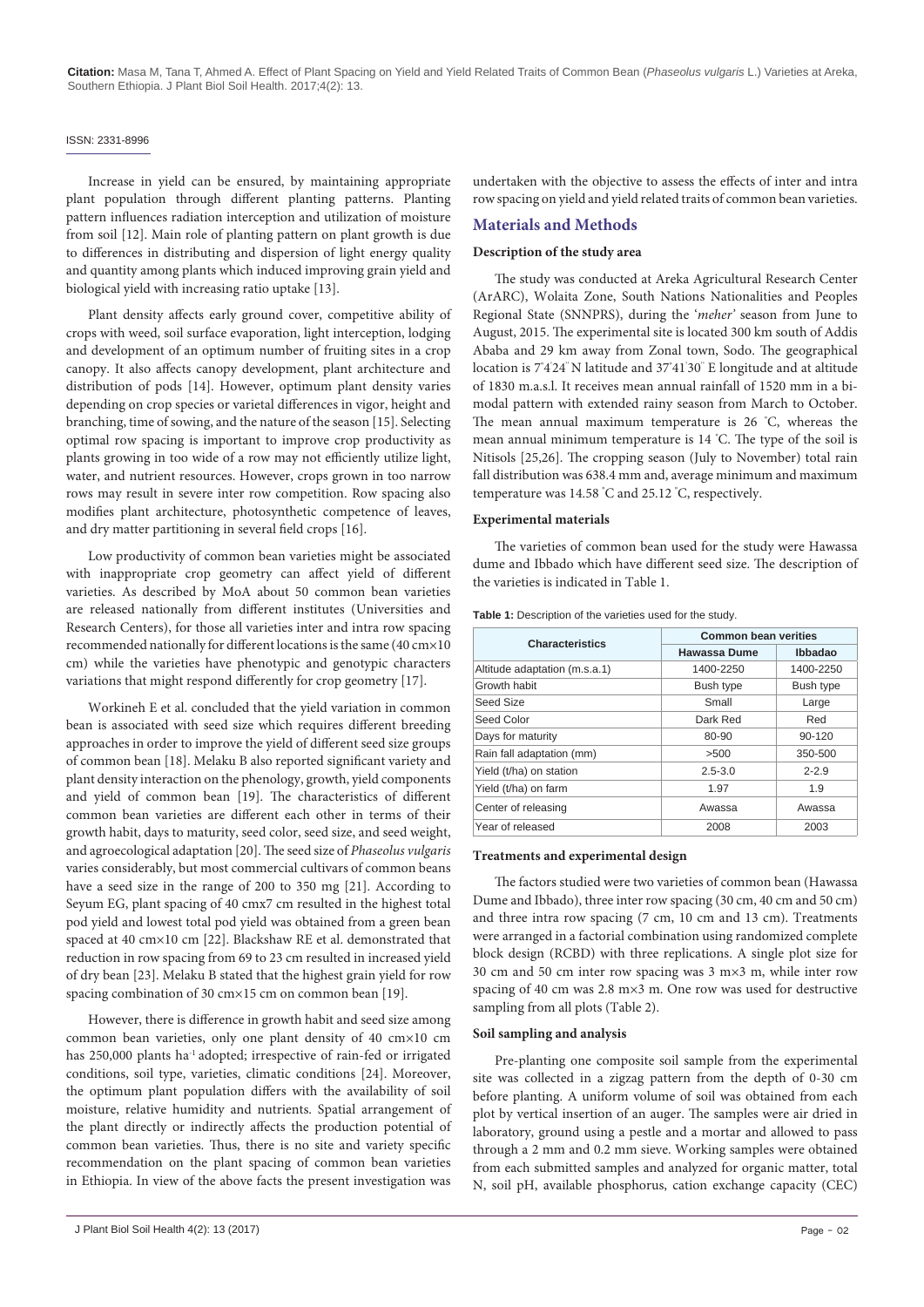#### ISSN: 2331-8996

**Table 2:** Treatment combinations of the experiment.

| <b>No</b> | Interxintra row<br>combinations     | Gross-<br>plot size<br>(m <sup>2</sup> ) | <b>Total</b><br>number of<br>rows/plot | Net-<br>plot<br>size<br>(m <sup>2</sup> ) | <b>Harvested</b><br>rows/plot | Plant<br>population<br>/ha |
|-----------|-------------------------------------|------------------------------------------|----------------------------------------|-------------------------------------------|-------------------------------|----------------------------|
| 1.        | 30 cm×7 cm                          | 9                                        | 10                                     | 4.5                                       | 5                             | 476.190                    |
| 2.        | 30 cm × 10 cm                       | 9                                        | 10                                     | 4.5                                       | 5                             | 333,333                    |
| 3.        | 30 cm × 13 cm                       | 9                                        | 10                                     | 4.5                                       | 5                             | 256,410                    |
| 4.        | $40 \text{ cm} \times 7 \text{ cm}$ | 8.4                                      | 7                                      | 4.8                                       | $\overline{4}$                | 357,142                    |
| 5.        | 40 cm×10 cm                         | 8.4                                      | 7                                      | 4.8                                       | $\overline{4}$                | 250,000                    |
| 6.        | 40 cm×13 cm                         | 8.4                                      | 7                                      | 4.8                                       | 4                             | 192,307                    |
| 7.        | $50 \text{ cm} \times 7 \text{ cm}$ | 9                                        | 6                                      | 4.5                                       | 3                             | 285.714                    |
| 8.        | 50 cm×10 cm                         | 9                                        | 6                                      | 4.5                                       | 3                             | 200.000                    |
| 9.        | 50 cm × 13 cm                       | 9                                        | 6                                      | 4.5                                       | 3                             | 153,846                    |

and textural analysis using standard laboratory procedures in Wolaita Sodo soil laboratory.

#### **Management of the experiment**

The land was plough and disked by a tractor, and leveled manually. The field was cleared from all unwanted materials and layout was prepared against soil fertility gradient and slope. The field layout was prepared, divided in to blocks, and again each blocks divided into plots. After randomization of treatment was done, the proposed inter-intra row spacing prepared. The spacing between blocks and plots was 1.0 m and 0.6 m, respectively. The seed was obtained from Areka research center and sowed in mid-August after land prepared in the depth of about 5 cm. Two seeds per hole were sown and thinned one plant per hill a week after emergence throughout the plots. The recommended rate of Urea (50 kg ha<sup>-1</sup>) and DAP (100 kg ha<sup>-1</sup>) were applied as the sources of N and P; respectively, during planting. All other necessary agronomic management practices were carried out uniformly as the recommendation.

#### **Data collected**

**Phenological parameters:** Days to 50% emergence was recorded as the number of days from sowing to when 50% of plants were emerged in each plot. Similarly, days to flowering was recorded as the number of days from planting to when 50% of the plants produced flower; and days to physiological maturity was recorded as the number of days from planting to when 90% the plants in a plot showed yellowing of pods.

**Growth parameters:** Leaf area was measured in (cm<sup>2</sup>) by taking a destructive sample of five plants from each plot just before flowering using pictorial method and average area was calculated. From the leaf area, leaf area index was calculated as the ratio of total leaf area to the respective ground area occupied by the plant for each plot.

The total number of nodules was determined by counting from five plants randomly taken from destructive sampling row of each plot at flowering. Roots were carefully exposed with the bulk of root mass and nodules. The nodules were separated from the soil, washed and the total number of nodules was determined by counting. Then, effective and non-effective nodules were separated by their colors where a cross section of an effective nodule made with a blade showed a pink to dark-red color, whereas a green and white color indicates ineffective nodules.

Plant height was measured from 10 randomly selected plants from the ground level to the apex of each plant at the time of physiological maturity from the net plot area. Number of primary branches per plant was determined by counting of primary branches on the main stem from randomly selected 10 plants from the net plot area.

**Yield components and yield:** The initial plant stand count was recorded by counting the total number of plants per net plot area immediately after thinning at establishment and final plant stand count was taken from net plot areas when the plants attained harvest maturity and converted to hectare, and then the percent mortality was calculated to determine the change in stand count due to competition effect. Number of pods per plant was determined by counting the number of pods per plant of 10 randomly selected plants from each net plot area at harvest. Similarly, number of seeds per pod was counted from 10 randomly selected pods from each net plot at harvest.

Hundred seed weight (g) was determined by taking weight of 100 randomly sampled seeds from the total harvest from each net plot area and adjusted to 10% moisture level. Total above ground dry biomass (g) was determined by taking 10 plants from each net plot area, then the total weight of the harvest including the seeds after oven drying for 48 hrs at 70 ° C the biomass at physiological maturity and converted to kg ha-1. Seed yield (kg) was determined after threshing the seeds harvested from each net plot and adjusted to 10% moisture level and converted to kg ha<sup>-1</sup>. Harvest index (HI) was computed as the ratio of seed yield (kg ha<sup>-1</sup>) to the total above ground dry biomass  $(kg ha^{-1}) \times 100$ .

#### **Statistical data analysis**

All measured parameters were subjected to analysis of variance (ANOVA) appropriate to factorial experiment in RCBD according to the GenStat version 15 and interpretations were made following the procedure described by Gomez KA et al. [27,28]. Whenever the effects of the factors were found to be significant, the means were compared using the least significant differences (LSD) test at 5% level of significance.

#### **Results and Discussion**

#### **Physico-chemical properties of the experimental site soil**

Selected physico-chemical properties of the experimental site soil before planting in Table 3.

|                  |  | <b>Table 3:</b> Selected physico-chemical properties of the experimental site soil |  |  |  |
|------------------|--|------------------------------------------------------------------------------------|--|--|--|
| before planting. |  |                                                                                    |  |  |  |

| Soil characters                      | Value                       | Rating          | Reference |  |  |  |
|--------------------------------------|-----------------------------|-----------------|-----------|--|--|--|
| A. Particle size distribution        |                             |                 |           |  |  |  |
| Sand (%)                             | 54                          |                 |           |  |  |  |
| Silt (%)                             | 32                          |                 |           |  |  |  |
| Clay $(\%)$                          | 14                          |                 |           |  |  |  |
| <b>Textural class</b>                |                             | Sandy loam      |           |  |  |  |
|                                      | <b>B. Chemical analysis</b> |                 |           |  |  |  |
| Soil pH                              | 5.2                         | Strongly acidic | [29]      |  |  |  |
| Organic matter (%)                   | 1.98                        | Moderate        | [30]      |  |  |  |
| Total N $(%)$                        | 0.1                         | Low             | $[31]$    |  |  |  |
| Available $P$ (mg kg <sup>-1</sup> ) | 5.92                        | Low             | [30]      |  |  |  |
| CEC [cmol $(+)$ kg <sup>-1</sup> ]   | 25.4                        | High            | $[32]$    |  |  |  |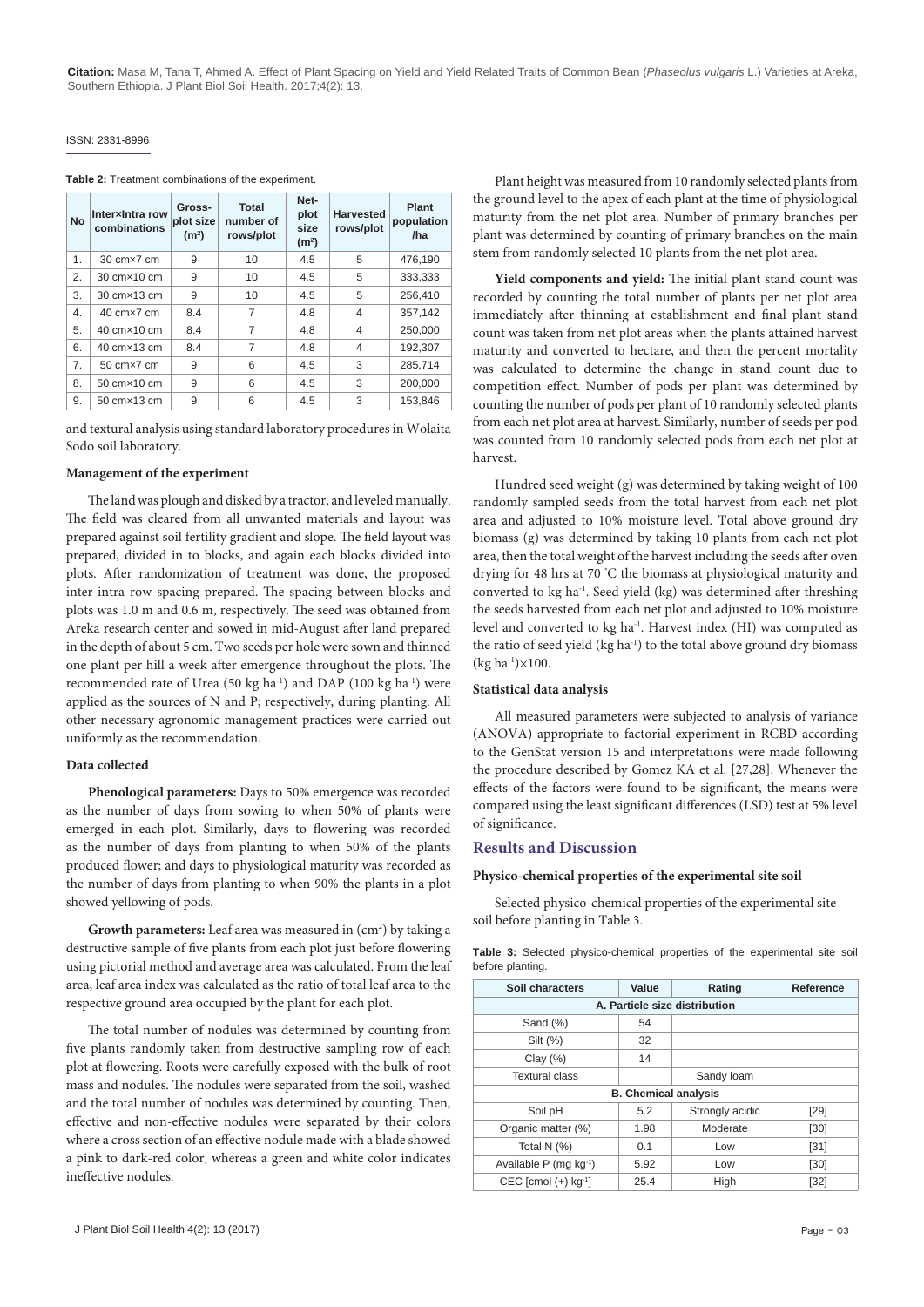#### ISSN: 2331-8996

#### **Phenological parameters of common bean**

**Days to 50% emergence:** The main effect of variety was highly significant (P<0.01) on days to emergence, while both main effect of inter and intra row spacing, and all the interactions were nonsignificant (Table 4).

The smaller sized variety Hawassa dume emerged earlier (9.11 days) than large seeded variety Ibbado (10.33 days) (Table 5). The reason for difference among varieties in days to emergence might be due to seed size where varieties with large seed size take more time to imbibe water and germinate than varieties with small seed size. This result was in agreement with the study of Li PH et al. who reported that small seeded cultivars of common bean tended to germinate and grow more rapidly than large seeded ones when grown at relatively high temperature (28 ° C) [33]. In contrast, Austin RB et al. reported that at low temperatures (12 ° C) large seeded cultivars of common bean tended to germinate more quickly than small seeded ones [34].

**Days to 50% flowering:** There was highly significant (P<0.01) main effect of variety on days to 50% flowering, while main effect of inter and intra row spacing, and all interaction effects were not significant (Table 4).

Variety Hawassa dume was early flowering which required 44.7

days than Ibbado which flowered on 45.74 days after planting (Table 5). This might be due to the genetic makeup differences among the two varieties. In addition, the variety early emerged grows faster at early stage and starts flower initiation earlier than later emerged variety. In line with this result, Al-Rifaee M et al. reported that faba bean originating from small seeds were faster in emergence, earlier in flowering and in maturity [35]. In conformity to this result, Tripathi S et al. reported differences among varieties of chickpea in days to 50% flowering [36]. Similar report by CIAT, flowering of (*Phaseolus vulgaris*) is usually initiated 28-42 days after planting, but varieties growing at high elevation flowering later [37].

**Days to 90% physiological maturity:** The main effect of variety and inter row spacing had significant (P<0.01) effect on days to physiological maturity while the main effect of intra row spacing and any of the interactions were not significant on days to physiological maturity (Table 4).

Variety Hawassa dume with smaller seed size matured early (74.93) than variety Ibbado with large seed size which took, 78.30 days to mature (Table 5). However, days to physiological maturity of both varieties reduced from normally recorded days of maturity, which might be due to moisture stress caused by erratic rain fall

**Table 4:** Mean square values for phenological and growth parameters of common bean as affected by variety, inter and intra row spacing.

| Source of variation | <b>Mean squares</b> |           |           |            |          |            |            |                  |
|---------------------|---------------------|-----------|-----------|------------|----------|------------|------------|------------------|
|                     | Df                  | <b>DE</b> | DF        | <b>DPM</b> | LA       | LAI        | PH         | PB               |
| <b>Block</b>        | 2                   | 0.16      | 1.17      | 0.39       | 31636    | 0.26       | 4.92       | 0.03             |
| Intra-row           | 2                   | $0.05$ ns | $0.06$ ns | 1.17       | 41631    | $8.70$ "   | 29.48      | 7.66"            |
| Inter-row           | 2                   | $0.05$ ns | $0.72$ ns | $13.72$ "  | 200100"  | 2.57"      | 84.76"     | 7.96"            |
| Variety             |                     | 20.17"    | 14.52     | 153.35     | 387130   | $3.35$ "   | $4.05$ ns  | $0.68^{\degree}$ |
| InterxIntra         | 4                   | $0.19$ ns | $0.28$ ns | 0.64       | 9451 ns  | 8.70 ns    | $10.66$ ns | 0.98"            |
| Intra-rowxVariety   | 2                   | $0.05$ ns | $0.24$ ns | 0.02       | 16195 ns | $0.035$ ns | $1.46$ ns  | $0.205$ ns       |
| Inter-rowxVariety   | 2                   | $0.72$ ns | $0.02$ ns | 1.69       | 117865"  | $1.13$ "   | 20.91 ns   | $0.024$ ns       |
| InterxIntraxVariety | 4                   | $0.04$ ns | $0.41$ ns | 0.43       | 22716 ns | $0.14$ ns  | 9.90 ns    | $0.266$ ns       |
| Error               | 34                  | 0.34      | 0.28      | 1.15       | 9836     | 0.195      | 8.80       | 0.14             |
| CV(%)               |                     | 6.0       | 1.2       | 1.4        | 10.3     | 12.7       | 6.6        | 15.0             |

#### Where,

Df: Degree of Freedom; ": Highly Significant; `: Significant; ns: Non-significant; CV (%): Coefficient of Variation; DE: Days to Emergence; DF: Days to Flowering; DPM: Days to Physiological Maturity; LA: Leaf Area; LAI: Leaf Area Index; PH: Plant Height; PB: Primary Branches.

**Table 5:** Main effect of variety, inter and intra row spacing on days to emergence, flowering and physiological maturity

| <b>Treatment</b> | Days to emergence      | Days to 50% flowering  | Days to physiological maturity |  |  |  |  |  |
|------------------|------------------------|------------------------|--------------------------------|--|--|--|--|--|
|                  | Variety                |                        |                                |  |  |  |  |  |
| Ibbado           | 10.33a                 | 45.74 <sup>a</sup>     | 78.30 <sup>a</sup>             |  |  |  |  |  |
| Hawassa dume     | 9.11 <sup>b</sup>      | 44.70 <sup>b</sup>     | 74.93 <sup>b</sup>             |  |  |  |  |  |
| LSD(0.05)        | 0.32                   | 0.29                   | 0.59                           |  |  |  |  |  |
|                  | Inter row spacing (cm) |                        |                                |  |  |  |  |  |
| 30               | 9.78                   | 45.00                  | 77.56a                         |  |  |  |  |  |
| 40               | 9.72                   | 45.28                  | 76.44 <sup>b</sup>             |  |  |  |  |  |
| 50               | 9.67                   | 45.39                  | 75.83 <sup>b</sup>             |  |  |  |  |  |
| LSD(0.05)        | ns                     | ns                     | 0.73                           |  |  |  |  |  |
|                  |                        | Intra row spacing (cm) |                                |  |  |  |  |  |
| $\overline{7}$   | 9.67                   | 45.167                 | 76.67                          |  |  |  |  |  |
| 10               | 9.78                   | 45.278                 | 76.83                          |  |  |  |  |  |
| 13               | 9.72                   | 45.222                 | 76.33                          |  |  |  |  |  |
| LSD(0.05)        | ns                     | ns                     | ns                             |  |  |  |  |  |
| CV(%)            | 6.0                    | 1.2                    | 1.4                            |  |  |  |  |  |

Means in columns followed with the same letter (s) are not significantly different to each other at 5% probability level of significance; ns: Non-significant, LSD (0.05): Least Significant Difference at 5%; CV: Coefficient of Variation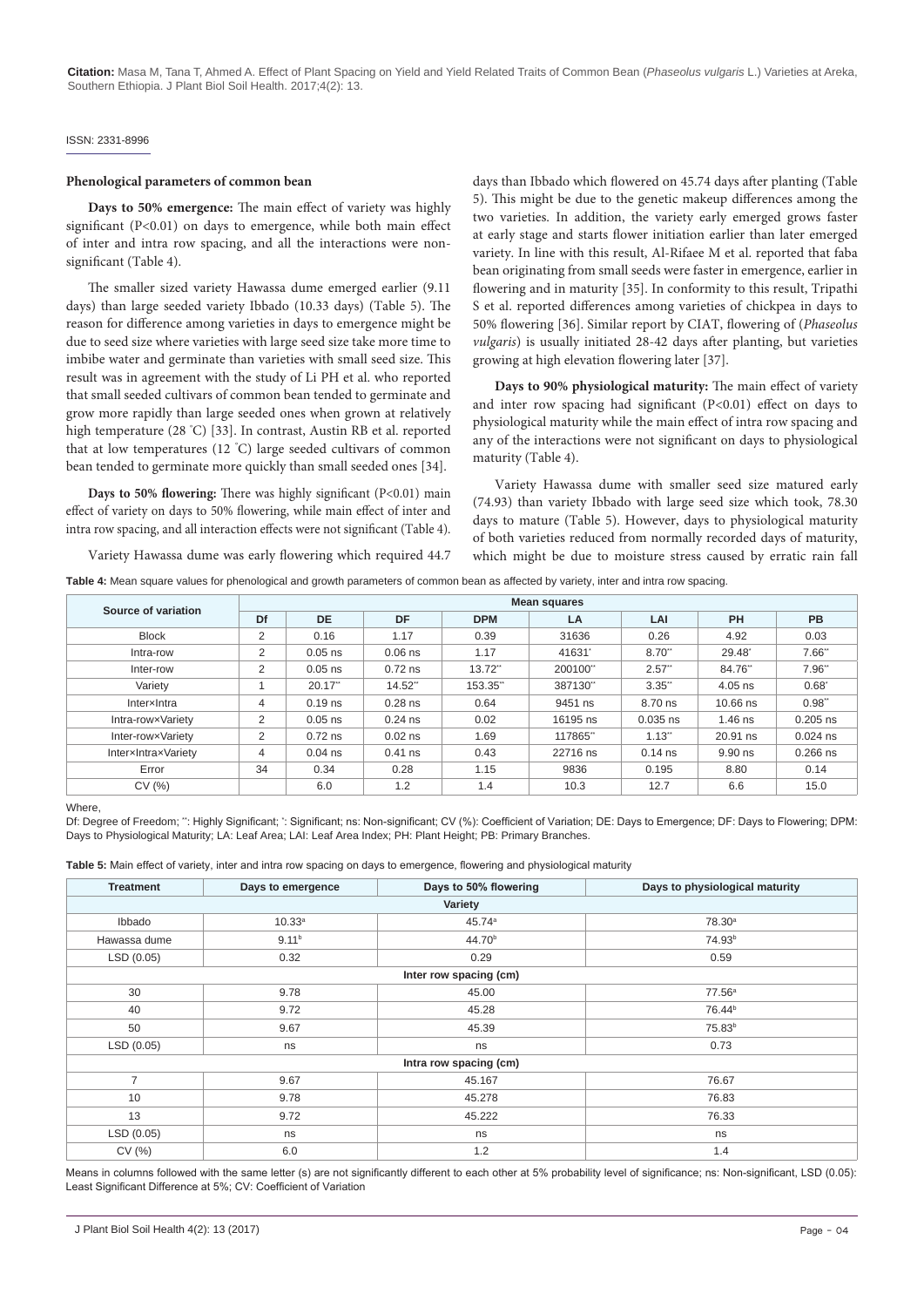#### ISSN: 2331-8996

during growing season. This difference might be attributed to the fact that small seeded varieties emerge early and reach flowering and maturity early than the late emerged large seeded varieties. This result was in conformity with the study by Al-Rifaee M et al. who reported that small seeds of faba bean matured earlier than large seeded and had higher harvest indices [35]. In line with this result, Lima ER et al*.* reported plants originating from small seed presented a higher relative growth rate and net assimilation rate than plants from large seeded of common bean [38]. Similarly, Woku W obtained significant difference among varieties on days to physiological maturity of common bean [39].

Among inter row spacing, narrow spacing with 30 cm required more days to physiological maturity than wider spacing of both 40 cm and 50 cm. As the inter row spacing increased from 30 cm to 50 cm, the days to maturity decreased from 77.56 days to 75.83 days (Table 5). This might be due to high amount of radiation energy accepted at wider row spacing destroys growth regulating hormones at the cell differentiating parts of the plant that resulted in stopping further growth increments and forced to mature. In agreement with this result, Melaku B reported that days to maturity increased from 79.89 days to 82.33 days as plant density increases from 133,333 plants ha-1 (50 cm $\times$ 15 cm) to 333,333 plants ha<sup>-1</sup> (30 cm $\times$ 10 cm) on common bean [19]. In contrast, Mebrat S et al. obtained increasing days to maturity as inter-row spacing increased from 20 to 30 and 40 cm of check pea, while Holshouser DL et al. found no significant effect of row spacing on maturity on soybean [40,41].

#### **Growth parameters of common bean**

**Leaf area and leaf area index:** The main effect of intra row spacing was significant (P<0.05) on leaf area and highly significant (P<0.01) on leaf area index, while the main effect of variety and inter row spacing, and the interaction effect of variety and inter row spacing were highly significant (P<0.01) on both leaf area and leaf area index (Table 4).

As intra row spacing increases from 7 cm to 13 cm, the leaf area increase from 918.1cm<sup>2</sup> to 1012.8 cm<sup>2</sup> irrespective of variety, while leaf area index decreases from 3.35 to 1.99 (Table 6). This might be due to low amount of resources for leaf area increment under crowding density with narrow spacing which reduces ground cover area of a plant. In agreement to this result, Mehmet OZ observed that leaf area index (LAI) of soybean increased with increasing plant population from 7 to 21 plants m<sup>-2</sup> [42]. Similarly, Mekonnen SA reported that as plant density increased, leaf area and leaf number decreased, whereas leaf area index increased on common bean [43].

**Table 6:** Main effect of intra row spacing on leaf area and leaf area index of common bean.

| Intra row spacing (cm) | Leaf area $(cm2)$   | Leaf area index (ratio) |
|------------------------|---------------------|-------------------------|
|                        | 918.1 <sup>b</sup>  | $3.35^{a}$              |
| 10                     | $950.9^{ab}$        | 2.44 <sup>b</sup>       |
| 13                     | 1012.8 <sup>a</sup> | 1.98 <sup>c</sup>       |
| LSD(0.05)              | 67.2                | 0.22                    |
| CV(%)                  | 10.3                | 127                     |

Means in columns followed with the same letter (s) are not significantly different to each other at 5% probability level of significance; ns: Non-significant, LSD (0.05): Least Significant Difference at 5%; CV: Coefficient of Variation

Variety Hawassa dume at inter row spacing of 40 cm had the highest leaf area (1099.9 cm<sup>2</sup>) which was statistically at parity with inter row spacing of 50 cm for both varieties (Table 7). On the other hand, variety Ibbado at the narrowest inter row spacing of 30 cm gave the lowest leaf area  $(723.8 \text{ cm}^2)$ . Between the varieties, Hawassa dume had higher leaf area at 30 cm and 40 cm inter row spacing. The higher leaf area per plant with wider inter row spacing might be due to more availability of growth resources such as light, soil moisture and nutrients which consequently increased number of leaves produced and the size of individual leaves in plants at wider row spacing. This result was in line with the work of Kueneman EA who reported that the low plant population tended to enhance vegetative growth of dry bean (*Phaseolus vulgaris*) plant resulting in the development of large leaf area compared to the high and moderate plant populations

**Table 7:** Interaction effect of variety and inter row spacing on leaf area (cm<sup>2</sup>) per plant.

| Inter row spacing (cm)                                                            |                    |                 |               |  |  |
|-----------------------------------------------------------------------------------|--------------------|-----------------|---------------|--|--|
| Variety                                                                           | 30                 | 40              | 50            |  |  |
| Ibbado                                                                            | 723.8 <sup>d</sup> | $832.1^{\circ}$ | $1072.0^{ab}$ |  |  |
| Hawassa dume<br>981.4 <sup>b</sup><br>1054.6 <sup>ab</sup><br>1099.9 <sup>a</sup> |                    |                 |               |  |  |
| LSD (0.05) VarietyxInter row spacing=95.0 CV (%)=10.3                             |                    |                 |               |  |  |

Means in columns followed with the same letter (s) are not significantly different to each other at 5% probability level of significance; ns: Non-significant, LSD (0.05): Least Significant Difference at 5%; CV: Coefficient of Variation

resulting in sink limitation to photosynthesis [44].

Variety Hawassa dume at inter row spacing of 30 cm resulted in the highest leaf area index of 3.41 while the lowest LAI of 2.19 was recorded for variety Hawassa dume at spacing of 50 cm (Table 8). The reduction in the LAI at the widest row spacing might be due to wider ground area occupied per plant. In general, variety Hawassa dume had higher LAI at all the row spacing than variety Ibbado possibly due to higher number of leaves produced. Wider inter and intra row spacing results in higher plant geometric area which reduces leaf area index per plant. Similarly, higher light interception in narrow rows results from either larger leaf area index (LAl) and/or increased light interception per unit leaf area due to more

**Table 8:** Interaction effect of variety and inter row spacing on leaf area index.

| Inter row spacing (cm)                                          |       |                   |                    |  |  |
|-----------------------------------------------------------------|-------|-------------------|--------------------|--|--|
| 50<br>Variety<br>30<br>40                                       |       |                   |                    |  |  |
| <b>Ibbado</b>                                                   | 2.55c | 2.21 <sup>d</sup> | 2.26 <sup>cd</sup> |  |  |
| Hawassa dume<br>2.92 <sup>b</sup><br>2.19 <sup>d</sup><br>3.41a |       |                   |                    |  |  |
| LSD (0.05) VareityxInter row spacing=0.32 CV%=12.7              |       |                   |                    |  |  |

Means in columns followed with the same letter (s) are not significantly different to each other at 5% probability level of significance; ns: Non-significant, LSD (0.05): Least Significant Difference at 5%; CV: Coefficient of Variation

uniform plant arrangement [45]. In line with this result, Mekonnen SA reported that leaf area index increased as plant population of common bean increased [46]. Similarly, Idris AL also reported that increased plant density increased leaf area index on faba bean [47]. In contrast, El-Naim AM et al. reported that leaf area index decrease with increasing plant densities of cowpea from 30,000 to 120,000 plants ha<sup>-1</sup> [48].

**Number of primary branches:** The result of analysis showed that, the main effect of inter and intra row spacing was highly significant (P<0.01), while the main effect of variety significant (P<0.05).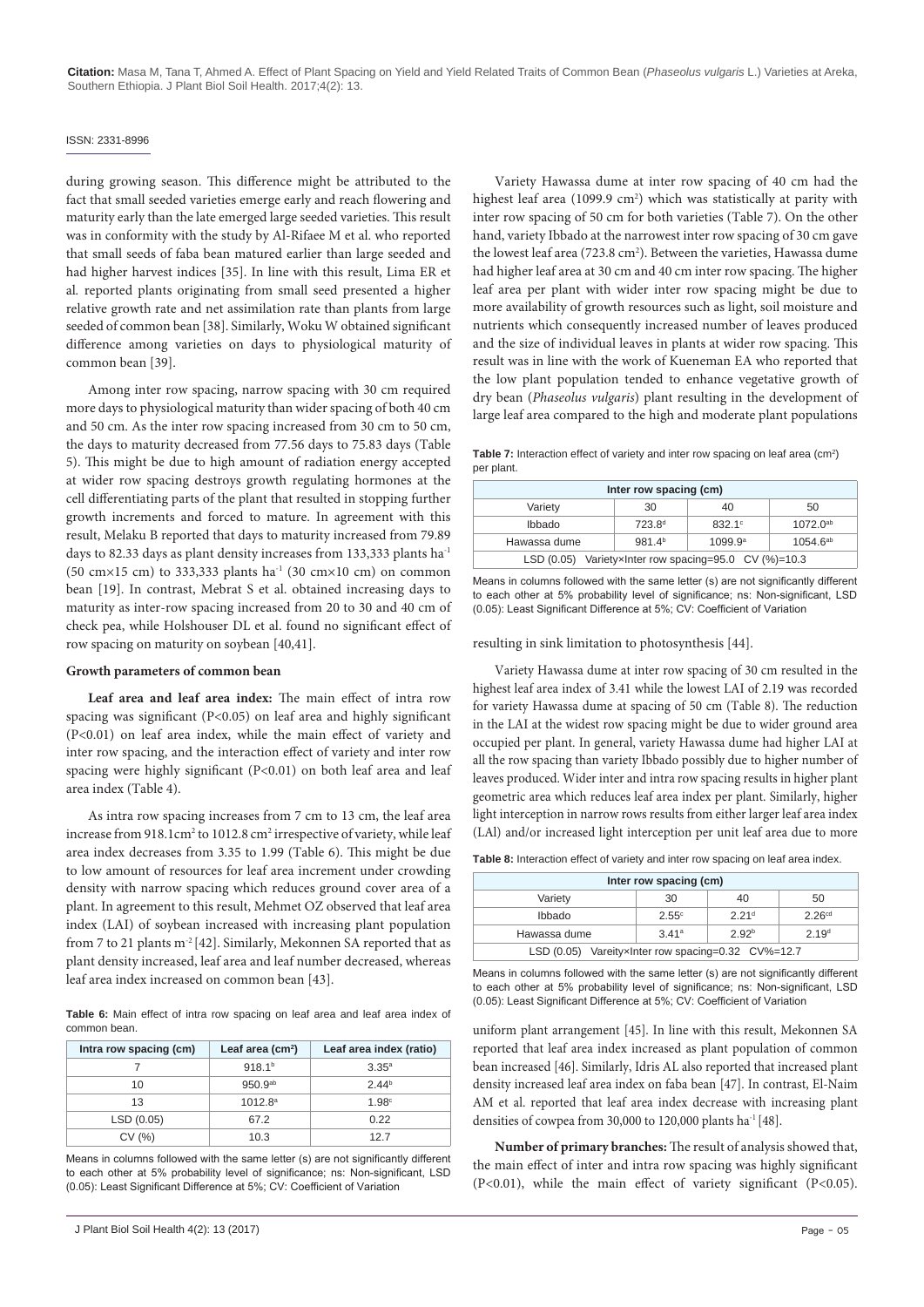#### ISSN: 2331-8996

Moreover, interaction of inter and intra row spacing was highly significant (P<0.01) on number of primary branches per plant (Table 4).

Variety Hawassa dume had higher number of primary branches with mean value of 2.6 than variety Ibbado (2.38). This might be due to cultivars difference for branching and lateral differentiation. Branch formation and the overall balance between reproductive and vegetative growth associated with photoperiod of the cultivars. In line to this study White LW et al. observed that small seeded genotypes were day neutral and large seeded genotypes were predominantly photoperiod sensitive which affects branching [49].

The highest number of primary branches per plant of (4.5) was recorded for the widest inter and intra row spacing combination of 50 cm with 13 cm while the lowest number of branches of (1.5) was recorded at the combination of the narrowest inter row (30 cm) and intra row (7 cm) spacing regardless of variety (Table 9). The narrowest inter and intra row spacing combination resulted in the lowest number of primary branches per plant than wider spacing

**Table 9:** Interaction effect of inter and intra row spacing on number of primary branches per plant.

| Inter row spacing (cm)                                 |                  |                   |                  |  |  |
|--------------------------------------------------------|------------------|-------------------|------------------|--|--|
| Intra row spacing (cm)                                 | 30               | 40                | 50               |  |  |
|                                                        | 1.5 <sup>e</sup> | 2.0 <sup>cd</sup> | 2.6 <sup>b</sup> |  |  |
| 10                                                     | 17 <sup>de</sup> | 2.3 <sup>bc</sup> | 2.6 <sup>b</sup> |  |  |
| $2.5^{b}$<br>4.5 <sup>a</sup><br>27 <sup>b</sup><br>13 |                  |                   |                  |  |  |
| LSD (0.05) InterxIntra row spacing=0.44 CV (%) = 15.0  |                  |                   |                  |  |  |

Means in columns followed with the same letter (s) are not significantly different to each other at 5% probability level of significance; ns: Non-significant, LSD (0.05): Least Significant Difference at 5%; CV: Coefficient of Variation

combinations. The increased numbers of branches at the wider inter and intra row spacing could also be attributed to more interception of sunlight and nutrients that might have resulted in higher axillary buds formation and differentiation leading to higher number of branches per plant. In line with this result, Tuarira M et al. reported the highest number of branches (8.56) on the lowest population of 125,000 plants  $ha<sup>-1</sup>$  and the lowest (5.45) on the highest plant population of 320,000 plants<sup>-1</sup> of green bean [50]. Likewise, Amany MA reported that the increase of planting density from 25 to 33 plant m-2 increased plant height while decreased number of branches per plant of faba bean [51]. Similarly, Wells R et al. on soybean indicated that radiation penetrating in to canopy was decreased with high plant population and reduced number of branches per plant [52].

**Plant height:** The analysis of variance showed that the main effect of inter row spacing was highly significant (P<0.01), while the main effect of intra row spacing was significant (P<0.05) on plant height. However, the main effect of variety and any of the interaction effects were not significant on plant height (Table 4).

The narrowest inter row spacing of 30 cm and intra row spacing of 7 cm resulted in the highest plant height of 47.2 cm and 46.07 cm, respectively. In general, as inter and intra row spacing increased, the plant height decreased showing that row spacing to be inversely related to plant height for both varieties (Table 10). This might be increasing light, air and space demand for narrow spaced plant

| <b>Table 10:</b> Main effect of variety, inter and intra row spacing on plant height and |  |
|------------------------------------------------------------------------------------------|--|
| number of total nodules and effective nodules.                                           |  |

| <b>Treatments</b>      | <b>Plant height</b><br>(cm) | nodules                | Number of total Number of effective<br>nodules |  |  |  |  |
|------------------------|-----------------------------|------------------------|------------------------------------------------|--|--|--|--|
| Variety                |                             |                        |                                                |  |  |  |  |
| Ibbado                 | 45.1                        | 10.24 <sup>b</sup>     | 2.25 <sup>b</sup>                              |  |  |  |  |
| Hawassa dume           | 44.5                        | $29.64^{\circ}$        | 14.93 <sup>a</sup>                             |  |  |  |  |
| LSD (0.05)             | ns                          | 2.63                   | 1.14                                           |  |  |  |  |
| Inter row spacing (cm) |                             |                        |                                                |  |  |  |  |
| 30                     | 47.20 <sup>a</sup>          | 21.41                  | 8.54                                           |  |  |  |  |
| 40                     | 44.38 <sup>b</sup>          | 19.92                  | 8.58                                           |  |  |  |  |
| 50                     | 42.93 <sup>b</sup>          | 18.49                  | 8.66                                           |  |  |  |  |
| LSD (0.05)             | 2.01                        | <b>Ns</b>              | ns                                             |  |  |  |  |
|                        |                             | Intra row spacing (cm) |                                                |  |  |  |  |
| 7                      | 46.07 <sup>a</sup>          | 20.81                  | 8.75                                           |  |  |  |  |
| 10                     | 44.92 <sup>ab</sup>         | 20.78                  | 8.58                                           |  |  |  |  |
| 13                     | 43.52 <sup>b</sup>          | 18.23                  | 8.44                                           |  |  |  |  |
| LSD (0.05)             | 2.01                        | ns                     | ns                                             |  |  |  |  |
| CV(%)                  | 6.6                         | 23.9                   | 23.9                                           |  |  |  |  |

population which resulted in increase of height in search of light. Also at early stage of growth there is high rate of growth regulating hormones production which fastens cell division, growth and height of the plant. But cell division decreased as plant grows and further height increment stops and goes to maturity. Similar results were reported by Caliskan S et al. where the tallest plants were obtained in a 30 cm row width, while the shortest was obtained in a 70 cm row width of soybean [53]. Similarly, Selim MM et al. reported that plant height was increased with increasing population density up to 33.3 plants m<sup>-2</sup> or up to 44.4 plants m<sup>-2</sup> of faba bean [54]. In line with this result, Khalil SK et al. and Thalji T indicated that the denser plant population increased the plant height of faba bean due to competition among plants [55,56]. Likewise, Tuarira M et al. reported that the tallest plants (61.14 cm) with highest plant density of 320,000 plants ha<sup>-1</sup> and the lowest plant height of 52.55 cm in the lowest plant density of 125,000 plants ha<sup>-1</sup> of green bean [50].

**Nodulation:** The main effects of variety was highly significant (P<0.01) on total, effective and non-effective nodules per plant. However, main effects of inter and intra row spacing, and any of the interactions were not significant (Table 11).

Variety Hawassa dume with small seed size had higher total nodules (29.64) and effective nodules (14.93) than variety Ibbado which had large seed size (Table 10). This might be the varietal difference for symbiotic relationship with bacterial strain. This result was in agreement with the study of Salema MP who reported that the amount of nitrogen fixed by the common bean is dependent on the interaction among three factors: the host (bean) plant, the *Rhizobium*  strain and the environment [57]. Similarly, Nyemba RE et al. reported that differences exist among cultivars in their respective abilities to fix nitrogen [58].

### **Yield components of common bean**

**Stand count:** The main effects of inter and intra row spacing were highly significant (P<0.01) on percent stand count reduction at harvest as compared to the stand count at establishment. Moreover, the interaction effect of inter and intra row spacing was significant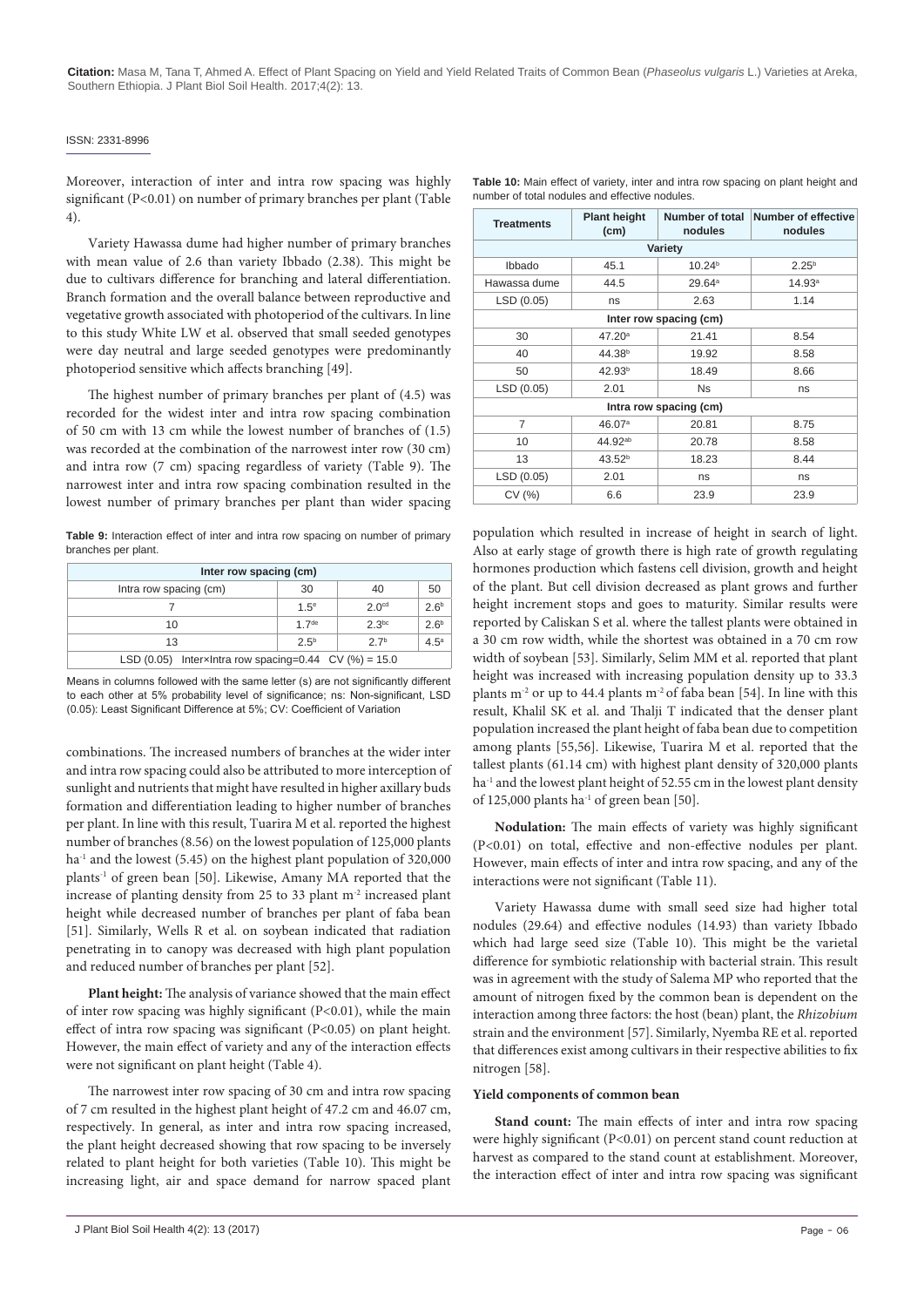#### ISSN: 2331-8996

| Table 11: Mean square values for growth and yield components parameters of common bean as affected by variety, inter and intra row spacing. |  |  |  |
|---------------------------------------------------------------------------------------------------------------------------------------------|--|--|--|
|---------------------------------------------------------------------------------------------------------------------------------------------|--|--|--|

| Source of variation | <b>Mean squares</b> |            |           |            |                 |                  |           |            |
|---------------------|---------------------|------------|-----------|------------|-----------------|------------------|-----------|------------|
|                     | Df                  | <b>TN</b>  | <b>EN</b> | <b>NEN</b> | <b>PP</b>       | <b>SP</b>        | %SC       | <b>HSW</b> |
| <b>Block</b>        | 2                   | 65.38      | 0.76      | 79.73      | 18.02           | 0.015            | 0.78      | 0.029      |
| Intra-row           | 2                   | 39.36 ns   | $0.42$ ns | 32.92 ns   | $15.12^{\circ}$ | 0.61"            | 32.95"    | 75.29"     |
| Inter-row           | 2                   | 38.43 ns   | $0.06$ ns | 41.41 ns   | $90.87$ "       | $0.54^{\degree}$ | 116.49"   | 55.93      |
| Variety             |                     | 5084.74*   | 2171.07"  | 610.71"    | 925.04"         | 15.46"           | 1.73ns    | 5354.09"   |
| Interxintra         | 4                   | 17.19 ns   | $0.43$ ns | 19.58 ns   | 9.94ns          | $0.023$ ns       | $12.64*$  | $16.43$ ns |
| Intra-rowxVariety   | 2                   | $3.68$ ns  | $0.45$ ns | $4.26$ ns  | $6.51$ ns       | $0.0046$ ns      | 4.82 ns   | $0.085$ ns |
| Inter-rowxVariety   | 2                   | $12.13$ ns | $0.18$ ns | $10.65$ ns | 4.65 ns         | $0.717$ "        | $0.10$ ns | $11.22$ ns |
| InterxIntraxVariety | $\overline{4}$      | 29.07 ns   | $0.45$ ns | $33.02$ ns | 7.32 ns         | $0.05$ ns        | 4.43 ns   | $5.00$ ns  |
| Error               | 34                  | 22.63      | 4.23      | 19.06      | 4.51            | 0.07             | 4.045     | 8.019      |
| CV(%)               |                     | 23.9       | 23.9      | 38.5       | 13.8            | 6.1              | 23.3      | 8.3        |

Where

Df: Degree of Freedom; ": Highly Significant; ": Significant; ns: Non-significant; CV (%): Coefficient of Variation; TN: Total Nodules; EN: Effective Nodules; NEN: Non-Effective; PP: Pod Per Plant; SP: Seed Per Pod; %SC: Percentage of mortality of stand count at harvest compared to establishment; HSW: Hundred Seed Weight.

(P<0.05) while the main effect of variety was not significant on sand count (Table 11).

The highest stand count reduction (13.1%) was recorded at inter and intra row spacing combination of 30 cm×10 cm which was statistically at parity with inter and intra row spacing of 30 cm×7 cm (12.3%). Whereas, the wider inter and intra row spacing combinations of 50 cm×10 cm, and 50 cm×13 cm resulted in the lowest stand mortality of 5.8%, and 5.6%, respectively (Table 12). In general, closer inter and intra row spacing combination resulted in higher stand reduction than wider spacing combinations. The reasons for the highest percent reduction of stand count at the narrowest inter and intra row spacing might be due to crowding effect. There is a possibility that at narrower inter and intra row spacing (with higher population density) smaller plants crowded out and die due to intense competition for growth resources. This result was in line with the study by Njoka EM et al. who reported increased plant mortality as density of plant increased in common bean [59]. Similarly, Idris

**Table 12:** Interaction effect of inter and intra row spacing on percent reduction of stand count.

| Inter row spacing (cm)                                     |                    |                   |                    |  |  |
|------------------------------------------------------------|--------------------|-------------------|--------------------|--|--|
| Intra row spacing (cm)                                     | 30                 | 40                | 50                 |  |  |
|                                                            | 12.3 <sup>ab</sup> | $10.1^{bc}$       | 7.8 <sup>cde</sup> |  |  |
| 10                                                         | 13.1 <sup>a</sup>  | 6.7 <sup>de</sup> | 5.8 <sup>e</sup>   |  |  |
| $5.6^\circ$<br>8.8 <sup>cd</sup><br>77 <sup>de</sup><br>13 |                    |                   |                    |  |  |
| LSD $(0.05)$ Interx Intra row spacing=2.36 CV $(\%)$ =23.3 |                    |                   |                    |  |  |

Means in columns followed with the same letter (s) are not significantly different to each other at 5% probability level of significance; ns: Non-significant, LSD (0.05): Least Significant Difference at 5%; CV: Coefficient of Variation

AL reported reduced plant competition and plant mortality at lower plant population on faba bean [47].

**Number of pods per plant:** The result of ANOVA showed that the main effect of variety and inter row spacing was highly significant (P<0.01), while the main effect of intra row spacing was significant (P<0.05) on the number of pods per plant. However, interaction effects were not significant (Table 11).

Variety Hawassa dume with smaller seed size had higher number of pods per plant (19.52) than variety Ibbado which had larger

seed size (11.24) (Table 13). This might be due to inherent varietal difference associated with formation of pods and other sink that determines the yield of variety. In agreement with this result, Tripathi S et al. reported significant differences among genotypes of chickpea for number of pods per plant [36].

Wider inter row spacing (50 cm) resulted in higher pods per plant (17.49) than narrow inter row spacing of (30 cm) with 13.02 pods per plant. Similarly, wider intra row spacing of (13 cm) resulted in higher number of pods per plant (16.37) which was statistically at parity with intra row spacing of 10 cm (15.22) than closely spacing of 7 cm with 14.56 pods per plant (Table 13). In general, as row spacing decreases, the number of pods per plant decreases due to increasing population and resource competition. The number of pods per plant is directly related with number of primary branches per plant. This

**Table 13:** Main effect of variety, inter and intra row spacing on number of pods per plant and hundred seed weight of common bean.

| <b>Treatments</b> | Number of pods per plant | Hundred seed weight (g) |  |  |  |  |
|-------------------|--------------------------|-------------------------|--|--|--|--|
| Variety           |                          |                         |  |  |  |  |
| Ibbado            | 11.24 <sup>b</sup>       | 44.07 <sup>a</sup>      |  |  |  |  |
| Hawassa dume      | $19.52^{\circ}$          | 24.16 <sup>b</sup>      |  |  |  |  |
| LSD (0.05)        | 1.17                     | 1.56                    |  |  |  |  |
|                   | Inter row spacing (cm)   |                         |  |  |  |  |
| 30                | 13.02 <sup>c</sup>       | 32.79 <sup>b</sup>      |  |  |  |  |
| 40                | $15.63^{b}$              | 33.44 <sup>b</sup>      |  |  |  |  |
| 50                | 17.49a                   | 36.12 <sup>a</sup>      |  |  |  |  |
| LSD (0.05)        | 1.44                     | 1.92                    |  |  |  |  |
|                   | Intra row spacing (cm)   |                         |  |  |  |  |
| 7                 | $14.56^{b}$              | 32.89 <sup>b</sup>      |  |  |  |  |
| 10                | $15.22^{ab}$             | 32.98 <sup>b</sup>      |  |  |  |  |
| 13                | 16.37a                   | 36.48 <sup>a</sup>      |  |  |  |  |
| LSD (0.05)        | 1.44                     | 1.92                    |  |  |  |  |
| CV(%)             | 13.8                     | 8.3                     |  |  |  |  |

Means in columns followed with the same letter (s) are not significantly different to each other at 5% probability level of significance; ns: Non-significant, LSD (0.05): Least Significant Difference at 5%; CV: Coefficient of Variation

might be due to the fact that lower resources (nutrients, light and soil moisture) for narrow row spacing resulted in few lateral branching and pod initiation due to its higher population with closely planting which have nutrient scarcity for sink formation.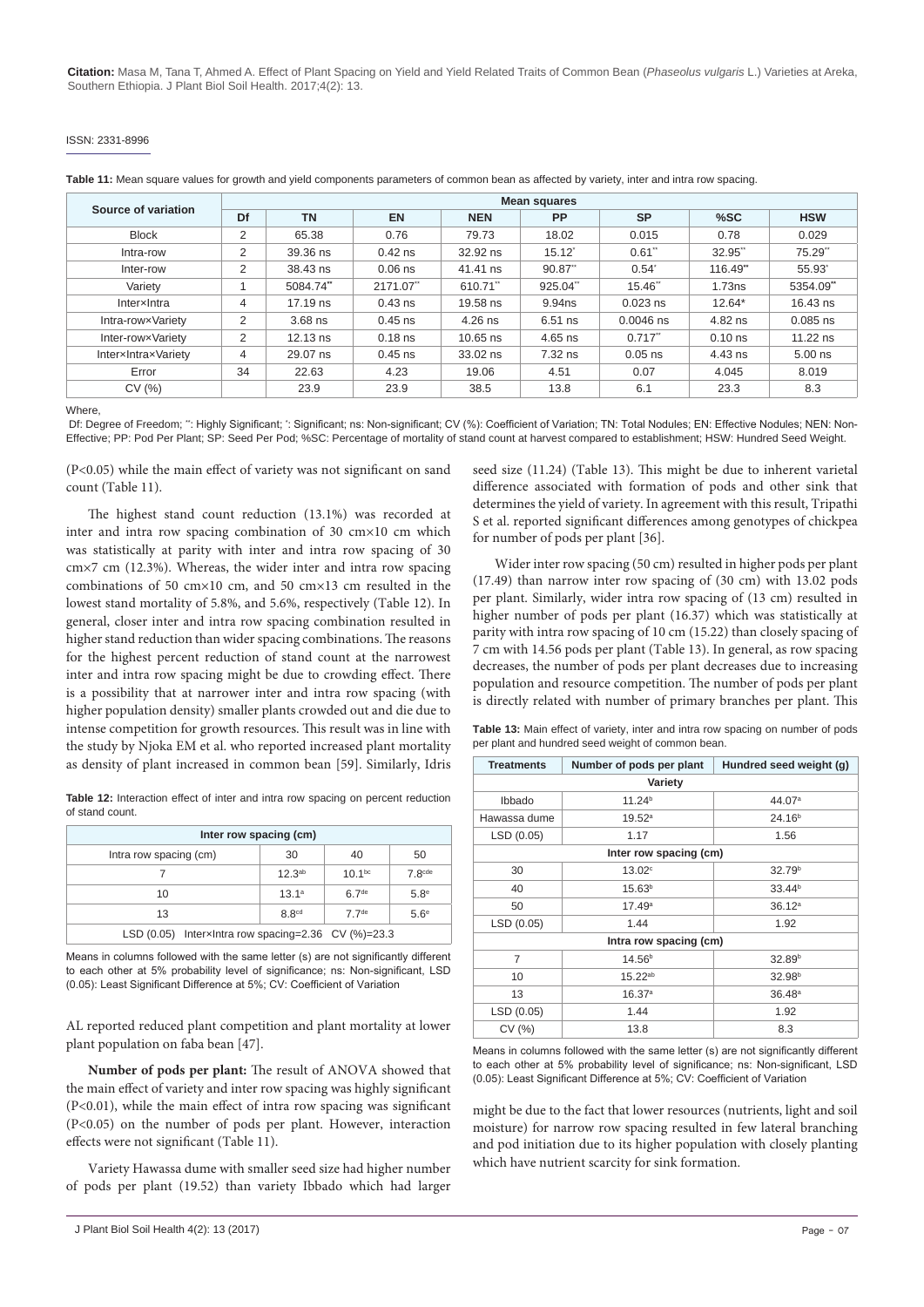#### ISSN: 2331-8996

This result was in agreement with the study of Mebrat S et al. who obtained higher number of pods per plant (24.06) at 15 cm and lower (22.34) at 10 cm intra-row spacing of check pea [41]. Likewise, Abubaker S reported that wider row spacing of 60 cm gave significantly higher number of pods compared to 30 cm row spacing in common bean [60]. Similarly, Chandhla J reported that the highest number of pods per plant (7.2) at 40 cm inter row spacing and the lowest (5.0) at narrowest spacing of 20 cm of dry bean (*Phaseolus vulgaris* L) [61]. In line to this result Khalil SK et al., Bakry BA et al. and Singh SP et al. observed increase in number of pods with increase in the row spacing because lower populations are more efficient in utilizing the resources of production than the higher plant densities [55,62,63].

**Number of seeds per pod:** The main effect of intra row spacing and variety was highly significant (P<0.01), and the main effect of inter row spacing was significant (P<0.05) on number of seeds per pod. Moreover, interaction of variety and inter row spacing was highly significant (P<0.01) on the number of seeds per pod (Table 11).

The number of seeds per pod of wider intra row spacing of 13 cm was 4.5, which were the highest as compared to the other intra row spacing (Table 14). The number of seeds per pod decreased with decreasing intra row spacing. This might be due to the fact that closely

**Table 14:** Main effect of intra row spacing on number of seeds per pod of common bean.

| Intra row spacing (cm) | Number of seeds per pod |  |
|------------------------|-------------------------|--|
|                        | 4.13 <sup>b</sup>       |  |
| 10                     | 4.28 <sup>b</sup>       |  |
| 13                     | 4.50 <sup>a</sup>       |  |
| LSD(0.05)              | 0.18                    |  |
| CV(%)                  | 6.1                     |  |

Means in columns followed with the same letter (s) are not significantly different to each other at 5% probability level of significance; ns: Non-significant, LSD (0.05): Least Significant Difference at 5%; CV: Coefficient of Variation

spaced plants encountered more inter plant competition for resources which reduced the number of seeds per pod. In agreement with this result, Melaku B obtained the highest number of seeds per pod (5.9) at the lowest plant population of 133, 333 plants ha-1 and the lowest seeds per pod (5.6) at the highest plant population of 333,333 plants ha<sup>-1</sup> of common bean [19]. In line with this result, Osman AA et al. the increase on the number of seeds per plant with increase in plant spacing to more nutrients available for fewer plants at lower plant density [64]. Similar, Chandhla J reported that the highest number of seeds per pod (3.7) at the widest inter and intra-row spacing of 20 cm×30 cm and lowest (3.2) at the narrowest row spacing of 20 cm×15 cm on dry bean [61].

The variety Hawassa dume with widest inter row spacing of 50 cm had the highest number of seeds per pod of 5.24 while significantly lower number of seeds per pod were recorded for variety Ibbado at all the row spacing (Table 15). Smaller seeded variety Hawassa dume produced higher seeds per pod with respective of wider and narrower row spacing than large seeded variety Ibbado. Large seeded variety had larger pods but less number of seed while smaller seeded variety **Table 15:** Interaction effect of variety and inter row on number of seeds per pod of common bean.

| Inter row spacing (cm)                                     |                   |                   |                   |  |  |  |
|------------------------------------------------------------|-------------------|-------------------|-------------------|--|--|--|
| Variety<br>50<br>30<br>40                                  |                   |                   |                   |  |  |  |
| Ibbado                                                     | 3.78 <sup>d</sup> | 3.80 <sup>d</sup> | 3.73 <sup>d</sup> |  |  |  |
| Hawassa dume<br>4 77 <sup>b</sup><br>5.24a<br>4.51c        |                   |                   |                   |  |  |  |
| LSD $(0.05)$ Varietyx Inter row spacing=0.25 CV $(\%)=6.1$ |                   |                   |                   |  |  |  |

Means in columns followed with the same letter (s) are not significantly different to each other at 5% probability level of significance; ns: Non-significant, LSD (0.05): Least Significant Difference at 5%; CV: Coefficient of Variation

had thinner pod which contained more number of seeds per pod. This might be inherent difference between the varieties for number of seeds per pod production. In conformity with this result, Fageria NK et al. reported that the number of seeds per pod of different common bean genotypes varied in the range of 3.1 to 6 and they attributed the difference due to the genetic variation of cultivars [65]. Similarly, Lima ER et al. obtained that large seed did not affect grain yield, but reduced the number of seeds per pod, increased the hundred seed mass of common bean [38].

**Hundred seed weight:** The main effect of variety and intra row spacing was highly significant (P<0.01), and the main effect of inter row spacing was significant (P<0.05) on hundred seed weight. However, the interaction effects were not significant (Table 11).

Variety Ibbado had higher hundred seed weight (44.07 g) than variety Hawassa dume with hundred seed weight of 24.16 g (Table 13). This might be due to the variation between the varieties where the variety Ibbado had inherently large seed than variety Hawassa dume was small seed size. In agreement with this result, Tesfaye K reported that small seeded genotypes produced higher number of pods per plant and seeds per pod [66]; whereas hundred seed weight were higher for the large seeded genotypes of common bean. Similarly, Lima ER et al. reported that plants originating from large seed had lower number of seeds per pod but higher hundred seed mass of common bean [38].

Wider inter and intra row spacing of 50 cm and 13 cm resulted in higher hundred seed weight of 36.12 g and 36.48 g, respectively, than narrow inter and intra row spacing of 30 cm and 7 cm with 32.79 g and 32.89 g hundred seed weight, respectively (Table 13). Higher hundred seed weight was recorded for lower plant populations of wider inter and intra row spacing, than denser plant population with narrow inter and intra row spacing. This might be due to enough growth resource availability under wider inter and intra row spacing which converted biological yield to economic yield and stored in seed yield. In addition, in wider spaced plants, the improved supply of assimilates to be stored in the seed, hence, the weight of hundred seeds increased. The result of this study was in line with result obtained by Melaku B who obtained the highest hundred seed weight of 27.47 g at the lowest plant population of 133, 333 plants ha-1 and the lowest 24.99 g at the highest plant population of 333,333 plant ha-1 of common bean [19]. Similarly, Amany MA reported that the increase of planting density from 25 to 33 plant m<sup>-2</sup> increased plant height while decreased number of branches per plant, number of pods per plant, number of seeds per plant, hundred seed weight and seed yield per plant [51].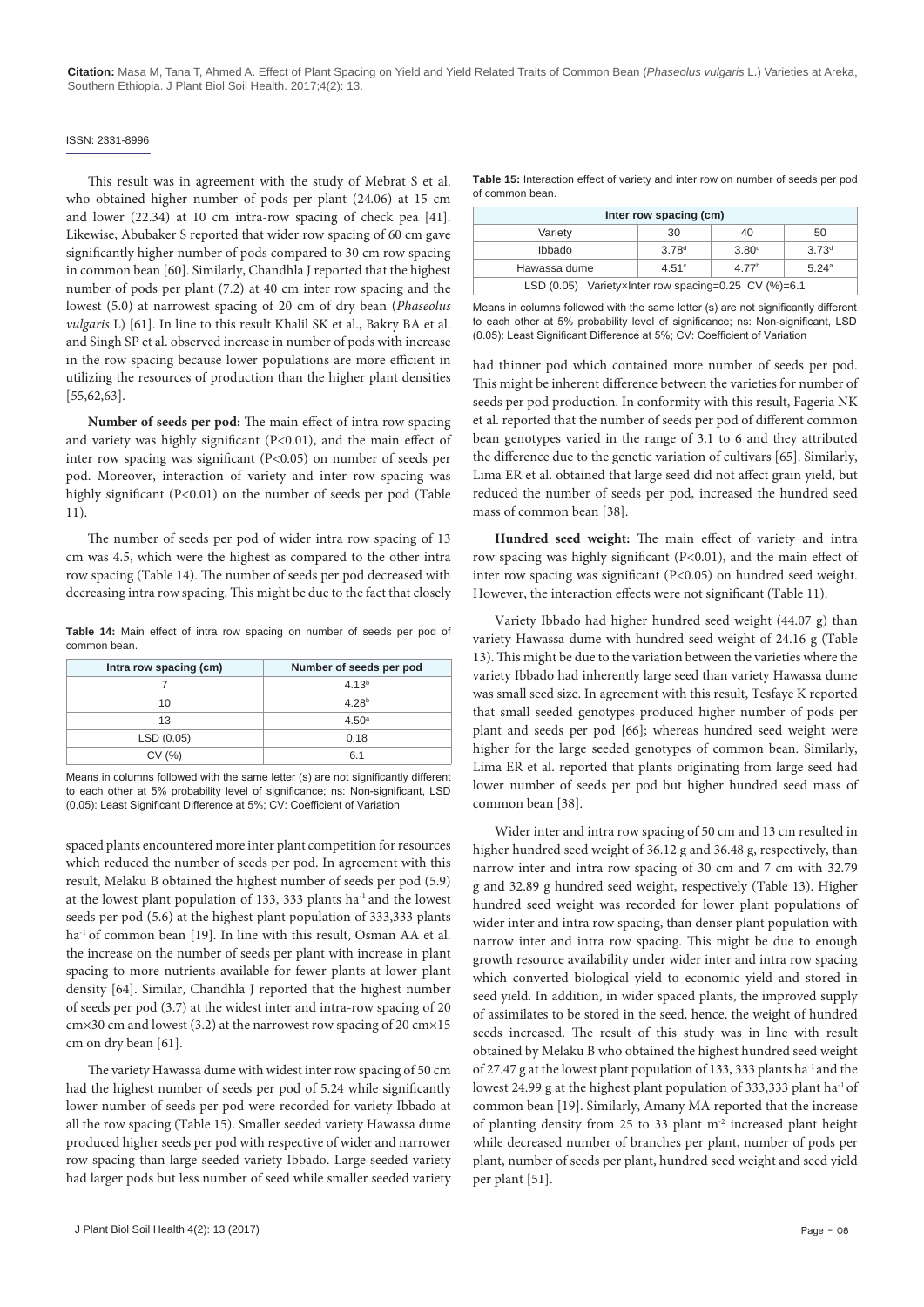#### ISSN: 2331-8996

#### **Yield and Harvest Index of Common Bean**

**Total above ground dry biomass:** Main effect of intra row spacing was highly significant (P<0.01) whereas, main effect of inter row spacing and, interaction effect of variety and inter row spacing were significant (P<0.05) on above ground dry biomass. But the main effect of variety was not significant on dry biomass (Table 16).

**Table 16:** Mean square values for yield parameters of common bean as affected by variety, inter and intra row spacing.

| Source of variation | <b>Mean squares</b> |          |             |                       |  |
|---------------------|---------------------|----------|-------------|-----------------------|--|
|                     | Df                  | GY       | <b>AGDB</b> | HI                    |  |
| <b>Block</b>        | 2                   | 419274   | 1073486     | 13.18                 |  |
| Intra-row           | 2                   | 822762   | 7010827"    | 100.56                |  |
| Inter-row           | 2                   | 481252   | 4565154     | $305.30$ <sup>*</sup> |  |
| Variety             | 1                   | 4094504  | 2743028 ns  | 61.98                 |  |
| InterxIntra-row     | 4                   | 79509 ns | 295945 ns   | 66.95                 |  |
| Intra-rowxVariety   | 2                   | 4659 ns  | 1150122 ns  | 114.41                |  |
| Inter-rowxVariety   | 2                   | 13084 ns | 3006031     | $245.29$ <sup>*</sup> |  |
| InterxIntraxVariety | 4                   | 47016 ns | 1012715 ns  | 32.84                 |  |
| Error               | 34                  | 61618    | 71953       | 65.89                 |  |
| CV(%)               |                     | 12.5     | 22.6        | 25.3                  |  |

Where,

Df: Degree of Freedom; ": Highly Significant; ': Significant; ns: Non-significant; GY: Grain yield; AGDB: Above Ground Dry Biomass; HI: Harvest index

The highest above ground dry biomass (4463 kg ha<sup>-1</sup>) was recorded for the narrowest intra row spacing of 7 cm, whereas the lowest 3271 kg ha<sup>-1</sup> was recorded for the widest intra row spacing of 13 cm (Table 17). The above ground dry biomass decreased as intra row spacing increased from 7 cm to 13 cm. This might be due to the high vegetative growth to become more competitive for light and increased plant population under narrow intra row spacing. In agreement with this, Kazemi E et al. obtained the highest biological yield 5761 kg ha<sup>-1</sup> for plant density of 13 plants m<sup>-2</sup> and lowest 5050 kg ha<sup>-1</sup> for plant density of 22 plants m<sup>-2</sup> of white beans [67].

Table 17: Main effect of intra row spacing on above ground dry biomass of common bean.

| Intra row spacing (cm) | Above ground<br>dry biomass (kg ha <sup>-1</sup> ) |  |
|------------------------|----------------------------------------------------|--|
|                        | 4463 <sup>a</sup>                                  |  |
| 10                     | 3547 <sup>b</sup>                                  |  |
| 13                     | 3271 <sup>b</sup>                                  |  |
| LSD (0.05)             | 574.6                                              |  |
| CV(%)                  | 22.6                                               |  |

Means in columns followed with the same letter (s) are not significantly different to each other at 5% probability level of significance; ns: Non-significant, LSD (0.05): Least Significant Difference at 5%; CV: Coefficient of Variation

The highest above ground dry biomass (4533 kg ha<sup>-1</sup>) was recorded for variety Ibbado at inter row spacing of 30 cm followed by variety Hawassa dume at inter row spacing of 30 cm (Table 18). On the other hand, the lowest above ground dry biomass of 2779 kg ha<sup>-1</sup> was obtained for variety Ibbado at inter row spacing of 40 cm which was statistically at parity with inter row spacing of 50 cm for same variety. In general, as the inter row spacing increased, the above ground dry biomass was decreased for both varieties Hawassa dume and Ibbado.

| Inter row spacing (cm)                                                 |    |    |    |  |  |  |
|------------------------------------------------------------------------|----|----|----|--|--|--|
| Variety                                                                | 30 | 40 | 50 |  |  |  |
| 3292bc<br>Ibbado<br>$4533^{\circ}$<br>2779°                            |    |    |    |  |  |  |
| Hawassa dume<br>3806 <sup>ab</sup><br>$4014^{ab}$<br>4137 <sup>a</sup> |    |    |    |  |  |  |
| LSD (0.05) VarietyxInter row spacing=812.6 CV (%)=22.6                 |    |    |    |  |  |  |

Means in columns followed with the same letter (s) are not significantly different to each other at 5% probability level of significance; ns: Non-significant, LSD (0.05): Least Significant Difference at 5%; CV: Coefficient of Variation

Highest above ground dry biomass obtained with narrower inter row spacing might be highest vertical vegetative growth with less lateral branching and reproductive organ production before physiological maturity. It could also be that at the narrow row spacing there is more number of plants per unit area resulting in higher above ground dry biomass. In line of this result, Rasul F et al. reported that narrow inter row spacing (30 cm) produced the highest biological yield as compared to wider inter-row spacing (45 cm and 60 cm) on mung bean [68]. Similarly, Pawar SU et al. reported that dry biomass per hectare was significantly increased with increased plant density on haricot bean [69].

**Grain yield:** Main effect of variety and intra row spacing was highly significant (P<0.01), and the main effect of inter row spacing was significant (P<0.05) on grain yield. However, there was no significant effect of interaction of variety, inter and intra row spacing (Table 16).

Small size seeded variety Hawassa dume had significantly higher grain yield of 2264 kg ha<sup>-1</sup> than large size seeded variety Ibbado with the mean yield of 1714 kg ha<sup>-1</sup> (Table 19). This might be due to the inherent variation in the genetic makeup for photosynthesis and translocation of dry matter to grain yield production among the varieties where variety Hawassa dume had higher LAI, number of pods, seeds, primary branches and above ground dry biomass there

**Table 19:** Main effect of variety, inter and intra row spacing on grain yield of common bean.

| <b>Treatments</b> | Grain yield (kg ha-1)  |  |  |  |  |
|-------------------|------------------------|--|--|--|--|
| Variety           |                        |  |  |  |  |
| Ibbado            | 1714 <sup>b</sup>      |  |  |  |  |
| Hawassa dume      | $2264^{\circ}$         |  |  |  |  |
| LSD(0.05)         | 137.3                  |  |  |  |  |
|                   | Inter row spacing (cm) |  |  |  |  |
| 30                | $2125^{\circ}$         |  |  |  |  |
| 40                | $2035^a$               |  |  |  |  |
| 50                | 1807 <sup>b</sup>      |  |  |  |  |
| LSD (0.05)        | 168.2                  |  |  |  |  |
|                   | Intra row spacing (cm) |  |  |  |  |
| 7                 | 2198 <sup>a</sup>      |  |  |  |  |
| 10                | 1999b                  |  |  |  |  |
| 13                | 1770 <sup>c</sup>      |  |  |  |  |
| LSD (0.05)        | 168.2                  |  |  |  |  |
| CV(%)             | 12.5                   |  |  |  |  |

Means in columns followed with the same letter (s) are not significantly different to each other at 5% probability level of significance; ns: Non-significant, LSD (0.05): Least Significant Difference at 5%; CV: Coefficient of Variation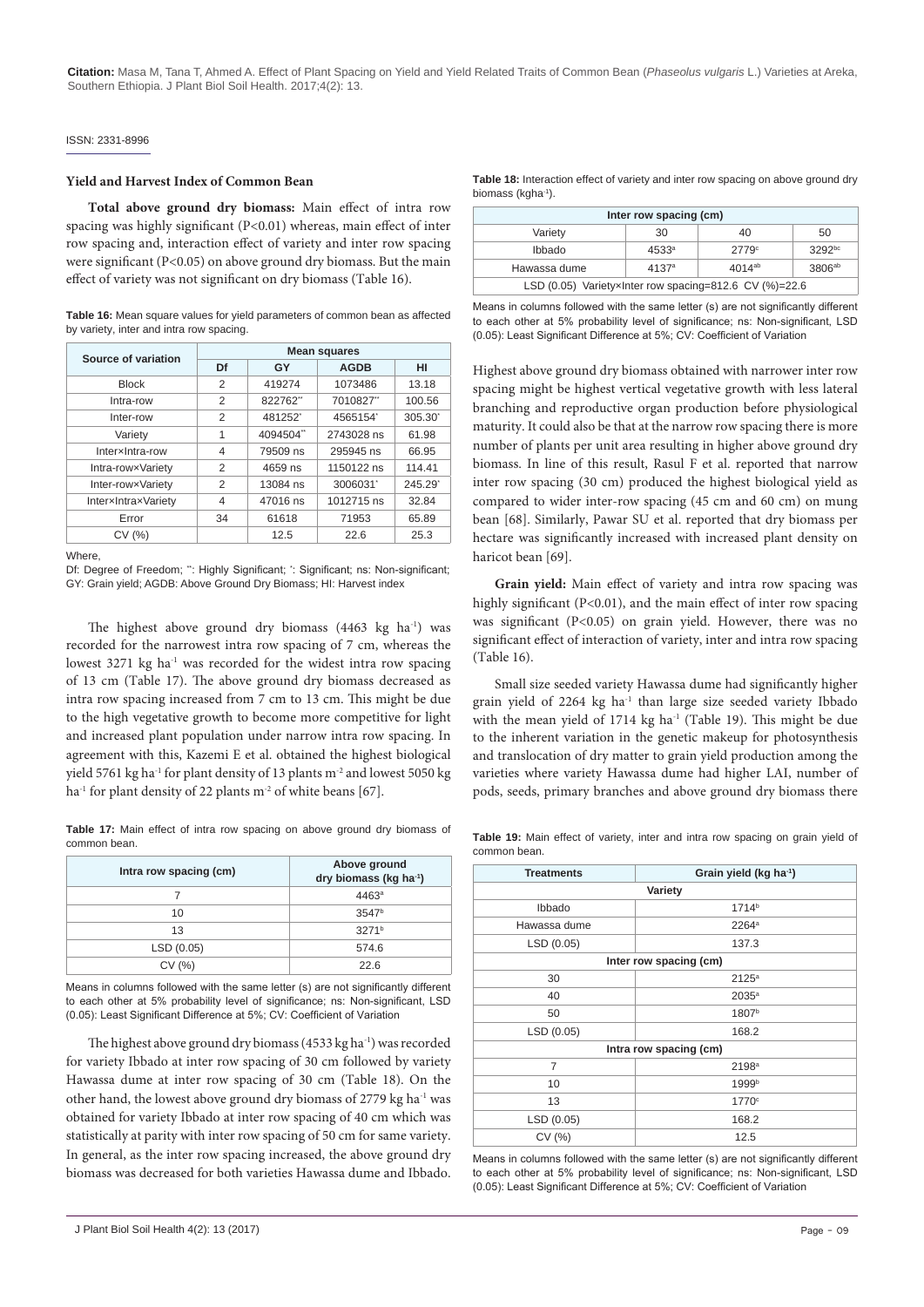#### ISSN: 2331-8996

**Table 20:** Interaction effect of variety and inter row spacing on harvest index (%) of common bean.

| Inter row spacing (cm)                                |            |                    |                     |  |  |  |
|-------------------------------------------------------|------------|--------------------|---------------------|--|--|--|
| Variety                                               | 30         | 40                 | 50                  |  |  |  |
| Ibbado                                                | 23.91°     | 39.14 <sup>a</sup> | 29.92 <sup>bc</sup> |  |  |  |
| Hawassa dume                                          | $33.75a$ b | $34.26^{ab}$       | $31.39$ abc         |  |  |  |
| LSD (0.05) VarietyxInter row spacing=7.78 CV (%)=25.3 |            |                    |                     |  |  |  |

Means in columns followed with the same letter (s) are not significantly different to each other at 5% probability level of significance; ns: Non-significant, LSD (0.05): Least Significant Difference at 5%; CV: Coefficient of Variation

by resulting in higher grain yield than variety Ibbado. This result agreed with previous study that showed higher rate of photosynthesis in small seeded bean varieties than the large seeded ones which ultimately resulted in more grain yield [70].

The highest grain yield of 2125 kg ha<sup>-1</sup> was recorded with the narrowest inter row spacing of 30 cm and as the row spacing increased the grain yield was decreased. Similarly, the highest grain yield of 2198 kg ha<sup>-1</sup> was recorded with the lowest intra row spacing of 7 cm, and as intra row spacing increased, the grain yield was decreased significantly (Table 19). This might be higher plant stand at dense population contributes to high grain yield and effective light interception than sparse population. In line with this result, Egli DB reported that high population ensured early canopy coverage and maximizes light interception, greater crop growth rate and crop biomass resulting in increased yield in soybean [71]. Similarly, Aslam M et al. found that narrow inter-row spacing (30 cm) gave the highest seed yield as compared to wider spacing of 45 and 60 cm on soybean [72].

Sparse plant population with wider spacing results in higher yield per plant but lower yield per unit area. This was also in agreement with the study of Ball RA et al. who reported that increasing plant population reduced yield of individual plants but increased yield per unit area of common bean [73]. Similarly, Abubaker S reported superior yield from the high plant populations over that of low plant population of haricot beans [60]. Also, Kazemi E et al. obtained the highest grain yield (2393 kg ha<sup>-1</sup>) from plant density of 13 plants m<sup>-2</sup> and lowest grain yield  $(2010 \text{ kg ha}^{-1})$  from 22 plants m<sup>-2</sup> of white beans (*Phaseolus vulgaris* L.) [67]. In line with this result, Mekonnen SA reported highest seed yield per plant with the minimum plant population (150000 plants ha-1) and lowest seed yield per plant with the highest plant population (350000 plants ha-1) of haricot bean [43].

**Harvest index:** The main effect of inter row spacing and, interaction of variety and inter row spacing were significant (P<0.05) on harvest index, where the main effects of variety and intra row spacing were not significant (Table 16).

The highest harvest index of 39.14% was recorded for variety Ibbado at inter row spacing of 40 cm and it was statistically at parity with inter row spacing of 30 cm, 40 cm and 50 cm for variety Hawassa dume (Table 20). Variety Ibbado recorded lowest harvest index (23.91%) for narrowest inter row spacing of 30 cm. In wider inter row spacing of 40 cm and 50 cm, there was no significant difference between the varieties on the harvest index while under narrow inter row spacing of 30 cm there was significant difference between varieties. In this experiment, it was generally observed that the response of varieties on harvest index to different inter-row

spacing were different. This might be due to the varietal difference which responds differently for inter row spacing that enables them more competitive for resources and in hence more translocation of biological yield to economical yield occurs. In line with this result, Kazemi E et al. reported significant interaction between cultivar×plant densities on harvest index of white bean (*Phaseolus vulgaris* L.) [67]. In agreement with this result, Crothers SE et al. indicated that harvest index was reduced with increasing plant density of common bean [74]. Similarly, Mekonnen SA (2003) who found that harvest index was reduced with increase in plant density on haricot bean [46].

#### **Summary and Conclusion**

Low yield of common bean in Ethiopia is attributed to several production constraints which include lack of seeds of improved varieties for the agro-ecological zones, poor cultural practices such as untimely and inappropriate field operations, use of inappropriate plant density, weed infestation, low soil fertility, moisture stress, diseases and insect pests. Increase in yield of common bean can be ensured, by maintaining appropriate plant population through different planting patterns. In view of this, a field experiment was conducted at Areka, Southern Ethiopia, during '*Meher*' season from June to August of 2015 to assess the effect of inter and intra row spacing on yield and yield related traits of common bean varieties. The factors studied were two common bean varieties (Hawassa dume and Ibbado), three inter row spacing (30 cm, 40 cm and 50 cm) and three intra row spacing (7 cm, 10 cm and 13 cm) in factorial combination of randomized complete block design with three replications.

The main effect of variety highly significantly  $(P<0.01)$  affected days to 50% emergence, 50% flowering , 90% physiological mature, number of total and effective nodules, pods per plant, hundred seed weight and grain yield, while significantly (P<0.05) affected number of primary branches. The highest number of primary branches (2.6), total nodules (29.6), effective nodules (14.9), pods per plant (19.5) and grain yield (2264 kg ha<sup>-1</sup>) were recorded for variety Hawassa dume and the lowest yield (1714 kg ha<sup>-1</sup>) was for variety Ibbado, while the highest days to 50% emergence (10.33), 50% flowering (45.74), 90% physiological maturity (78.3) and hundred seed weight (44.07 g) were recorded for variety Ibbado.

The main effect of intra row spacing highly significantly (P<0.01) affected leaf area index, number of seeds per pod, hundred seed weight, above ground dry biomass and grain yield, while significantly (P<0.05) affected leaf area, plant height and number of pods per plant. The highest leaf area index (3.35), plant height (46.07 cm), above ground dry biomass (4463 kg ha<sup>-1</sup>) and grain yield (2198 kg ha<sup>-1</sup>) were recorded for intra row spacing of 7 cm, while the lowest for 13 cm. On the other hand, the highest leaf area (1012.8 cm<sup>2</sup>), number of pods per plant (16.37), number of seeds per pod (4.5) and hundred seed weight (36.48 g) were recorded for intra row spacing of 13 cm, while lowest for 7 cm.

The main effect of inter row spacing highly significantly (P<0.01) affected days to 90% physiological maturity, plant height and number of pods per plant, while significantly (P<0.05) affected hundred seed weight and grain yield. The highest mean days to 90% physiological maturity (77.56 days), plant height (47.2 cm) and grain yield (2125 kg ha<sup>-1</sup>) were recorded for inter row spacing of 30 cm, while the lowest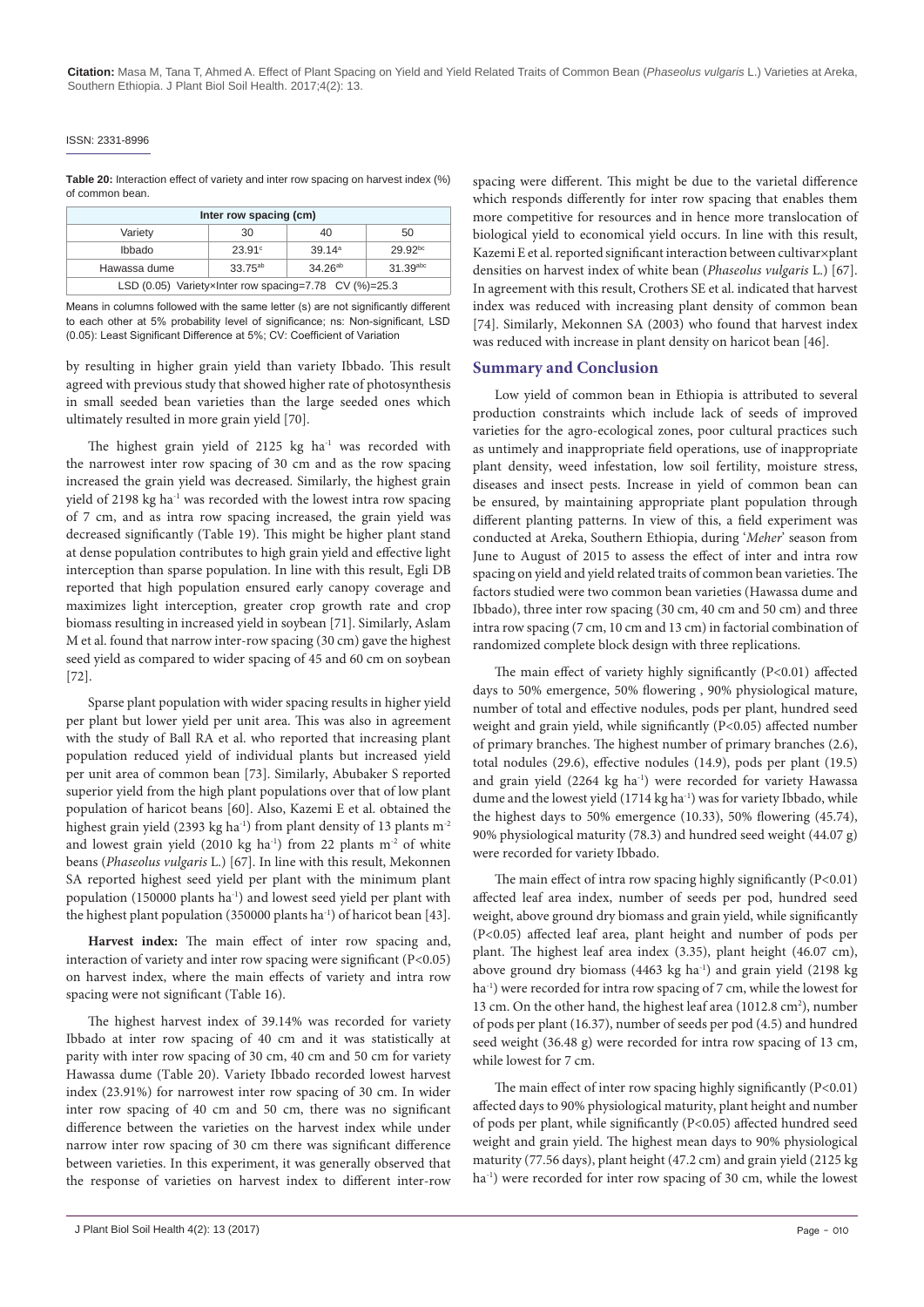#### ISSN: 2331-8996

for 50 cm. On the other hand the highest number of pods per plant (17.49) and hundred seed weight (36.12 g) were obtained for inter row spacing of 50 cm.

Interaction of variety and inter row spacing had highly significant (P<0.01) effect on leaf area and leaf area index. Variety Hawassa dume at inter row spacing of 40 cm had the highest leaf area (1099.9 cm<sup>2</sup>) which was statistically at parity with spacing of 50 cm for both varieties, while variety Ibbado at inter row spacing of 30 cm had the lowest leaf area (723.8 cm<sup>2</sup>); and variety Hawassa dume had the highest leaf area index (3.41) and the lowest LAI (2.19) at inter row spacing of 30 cm and 50 cm, respectively.

Interaction of inter and intra row spacing highly significantly (P<0.01) affected number of primary branches, while significantly (P<0.05) affected stand count reduction. The wider inter and intra row spacing combinations of (50 cm×13 cm) showed the highest number of primary branches (4.5), while the lowest number of primary branches (1.5) was for the narrowest combinations of 30 cm×7 cm. The highest stand count reduction (13.1%) was recorded at combinations of 30 cm  $\times$  10 cm which was statistically at parity with 30 cm×7 cm (12.3%); whereas the combinations of 50 cm×10 cm, and 50 cm×13 cm resulted in the lowest percent reduction of 5.8% and 5.6%, respectively.

Number of seed per pod was highly significantly (P<0.01) affected by interaction of variety and inter row spacing; where variety Hawassa dume with widest inter row spacing of 50 cm had the highest number of seeds per pod (5.24), while the lowest were recorded for variety Ibbado at all the inter row spacing. Above ground dry biomass was significantly (P<0.05) affected by interaction of variety and inter row spacing where, the highest  $(4137 \text{ kg ha}^{-1})$  was for variety Hawassa dume and 4533 kg ha<sup>-1</sup> for Ibbado at inter row spacing of 30 cm, and the lowest (3806 kg ha<sup>-1</sup>) for Hawassa dume and 3292 kg ha<sup>-1</sup> for variety Ibbado at inter row spacing of 50 cm. Harvest index was significantly affect by the interaction of variety and inter row spacing, the highest harvest index of 39.14% was recorded for variety Ibbado at inter row spacing of 40 cm and it was statistically at parity with spacing of 30 cm, 40 cm and 50 cm for variety Hawassa dume; while variety Ibbado recorded the lowest harvest index (23.91%) at the spacing of 30 cm.

In conclusion, variety and, inter-intra row spacing had a significant influence on the phenology, growth, yield components and yield of common bean. The grain yield was significantly increased as inter and intra row spacing decreased from 50 cm to 30 cm, and 13 cm to 7 cm, respectively. Thus, the closest inter-row spacing of 30 cm and intra-row spacing of 7 cm gave the highest yield irrespective of varieties and can be tentatively recommended for both varieties (Hawassa dume and Ibbado) in the study area. However, as this result was done for one season and location; the experiment has to be repeated over locations and seasons to reach at a more reliable conclusion and recommendation.

#### **References**

1. Zeka D, Iwarsson M, Fetahu S (2007) Inventory of phenotype diversity of landraces of common bean (*Phaseolus vulgaris* L) in Kosova for a national gene bank. M.Sc. Thesis, Swedish Biodiversity Center, Uppsala University, Sweden.

- 3. [Singh SP \(1999\) Common bean breeding in the twenty first century.](http://www.springer.com/in/book/9780792358879)  [Developments in plant breeding. Springer Publishers, Dordrecht, Boston,](http://www.springer.com/in/book/9780792358879)  [London, UK.](http://www.springer.com/in/book/9780792358879)
- 4. [Ferris S, Kaganzi E \(2008\) Evaluating marketing opportunities for haricot](http://agris.fao.org/agris-search/search.do;jsessionid=9F7B3202AAFB47663912626E9D7AE17B?request_locale=fr&recordID=QM2008000023&query=&sourceQuery=&sortField=&sortOrder=&agrovocString=&advQuery=¢erString=&enableField=)  [beans in Ethiopia. Improving productivity and market success of Ethiopian](http://agris.fao.org/agris-search/search.do;jsessionid=9F7B3202AAFB47663912626E9D7AE17B?request_locale=fr&recordID=QM2008000023&query=&sourceQuery=&sortField=&sortOrder=&agrovocString=&advQuery=¢erString=&enableField=)  [farmers. International Livestock Research Institute, Nairobi, Kenya, pp. 1-68.](http://agris.fao.org/agris-search/search.do;jsessionid=9F7B3202AAFB47663912626E9D7AE17B?request_locale=fr&recordID=QM2008000023&query=&sourceQuery=&sortField=&sortOrder=&agrovocString=&advQuery=¢erString=&enableField=)
- 5. [Ali K \(2006\) Food and forage legumes of Ethiopia: progress and prospects.](http://www.worldcat.org/title/food-and-forage-legumes-of-ethiopia-progress-and-prospects/oclc/243849885)  [International center for agricultural research in the dry areas, Syria, pp. 351.](http://www.worldcat.org/title/food-and-forage-legumes-of-ethiopia-progress-and-prospects/oclc/243849885)
- 6. Mulugeta F (2010) Profile of haricot bean production, supply, demand and marketing issues in Ethiopia. Ethiopia Commodity Exchange Authority, Addis Abeba, Africa.
- 7. Tesfaye E (2002) Uptake and response of haricot bean (*Phaseolus vulgaris* L.) varieties to different levels of phosphorus application to entisoils of Alemaya. M.Sc. Thesis, Alemaya University, Ethiopia, Africa, pp. 1-90.
- 8. CSA (2015) Area and production of major crops private peasant holdings, Meher season (20014/15(2006). Central Statistical Agency, Addis Abeba, Ethiopia, Africa.
- 9. [Simane B, Wortmann CS, Hoogenboom G \(1998\) Haricot bean agroecology](http://www.bioline.org.br/request?cs98002)  [in Ethiopia: definition using agroclimatic and crop growth simulation models.](http://www.bioline.org.br/request?cs98002)  [Afr Crop Sci J 6: 9-18.](http://www.bioline.org.br/request?cs98002)
- 10. MoARD (2009) Animal and plant health regulatory directorate. Crop Variety Register, Ministry of Agriculture and Rural Development, Addis Ababa, Ethiopia, pp. 1-78.
- 11. Teshale A, Setegn G, Berhanu A, Kassaye N, Kidane T (2008) Experiences in common bean research, Ethiopia Institute of Agricultural Research, Addis Ababa, Ethiopia.
- 12. [Ihsanullah, Jan A, Taj FH, Khan IA, Khan N \(2002\) Effect of sowing dates](http://docsdrive.com/pdfs/ansinet/ajps/2002/622-624.pdf)  [on yield and yield components of mashbean varieties. Asian J Plant Sci 1:](http://docsdrive.com/pdfs/ansinet/ajps/2002/622-624.pdf)  [622-624.](http://docsdrive.com/pdfs/ansinet/ajps/2002/622-624.pdf)
- 13. [Orcutt DM, Nilsen ET \(2000\) The physiology of plants under stress: soil and](https://books.google.co.in/books/about/The_Physiology_of_Plants_Under_Stress.html?id=zDIOVVEQEfcC&redir_esc=y)  [biotic factors. John Wiley and Sons, Inc., USA, pp. 1-683.](https://books.google.co.in/books/about/The_Physiology_of_Plants_Under_Stress.html?id=zDIOVVEQEfcC&redir_esc=y)
- 14. [Matthews PW, Armstrong EL, Lisle CJ, Menz ID, Shephard PL, et al.](https://www.dpi.nsw.gov.au/content/research/areas/biometric-services/outputs/2008/1582)  [\(2008\) The effect of faba bean plant population on yield, seed quality and](https://www.dpi.nsw.gov.au/content/research/areas/biometric-services/outputs/2008/1582)  [plant architecture under irrigation in southern NSW. In: Unkovich MJ \(Ed.\),](https://www.dpi.nsw.gov.au/content/research/areas/biometric-services/outputs/2008/1582)  Global issues, paddock action -Proceedings of the 14<sup>th</sup> Australian Society of [Agronomy Conference, Australian Society of Agronomy.](https://www.dpi.nsw.gov.au/content/research/areas/biometric-services/outputs/2008/1582)
- 15. [Anderson WK, Sharma DL, Shackley BJ, D'Antuono MF \(2004\) Rainfall,](http://agris.fao.org/agris-search/search.do?recordID=US201300956980)  [sowing time, soil type and cultivar influence optimum plant population for](http://agris.fao.org/agris-search/search.do?recordID=US201300956980)  [wheat in Western Australia. Aust Agric Res J 55: 921-930.](http://agris.fao.org/agris-search/search.do?recordID=US201300956980)
- 16. [Hussain M, Mehmood Z, Khan MB, Farooq S, Lee DJ, et al. \(2012\) Narrow](http://www.fspublishers.org/published_papers/55332_..pdf)  [row spacing ensures higher productivity of low tillering wheat cultivars. Int J](http://www.fspublishers.org/published_papers/55332_..pdf)  [Agric Biol 14: 413-418.](http://www.fspublishers.org/published_papers/55332_..pdf)
- 17. MoA (2014) Plant variety release, protection and seed quality control diroctorate. Crop Variety Register, Ministry of Agriculture, Addis Ababa, Ethiopia, pp. 1-103.
- 18. [Workineh E, Tesfaye K \(2007\) Comparison of the growth, photosynthesis](http://hulirs.haramaya.edu.et/handle/123456789/2408)  [and transpiration of improved and local varieties of common bean \(](http://hulirs.haramaya.edu.et/handle/123456789/2408)*Phaseolus vulgaris* [L.\) at Haramaya. M.Sc. Thesis, Haramaya University, Ethiopia,](http://hulirs.haramaya.edu.et/handle/123456789/2408)  [Africa, pp. 1-52.](http://hulirs.haramaya.edu.et/handle/123456789/2408)
- 19. [Melaku B \(2012\) Response of Common Bean \(](http://213.55.85.90/bitstream/handle/123456789/143/Beruktawit Melaku GDC.pdf?sequence=1&isAllowed=y)*Phaseolus vulgaris* L.) cultivars [with different growth habits to plant density at Haramaya, Eastern Ethiopia.](http://213.55.85.90/bitstream/handle/123456789/143/Beruktawit Melaku GDC.pdf?sequence=1&isAllowed=y)  [M.Sc. Thesis, Haramaya University, Haramaya, Ethiopia, Africa, pp. 1-68.](http://213.55.85.90/bitstream/handle/123456789/143/Beruktawit Melaku GDC.pdf?sequence=1&isAllowed=y)
- 20. Mulatu E, Zeleke A, Bechere E (1997) Research and development strategy in Ethiopia; progress and prospects on food and forage legume. Proceeding of the Workshop, 22-26 September 2003, Addis Ababa, Ethiopia, Africa.
- 21. [Davis JH \(1997\) Phaseolus beans. In: Wien H \(Ed.\), Physiology of vegetable](https://www.cabi.org/bookshop/book/9780851991467)  [crops. CAB International, UK, pp. 409-428.](https://www.cabi.org/bookshop/book/9780851991467)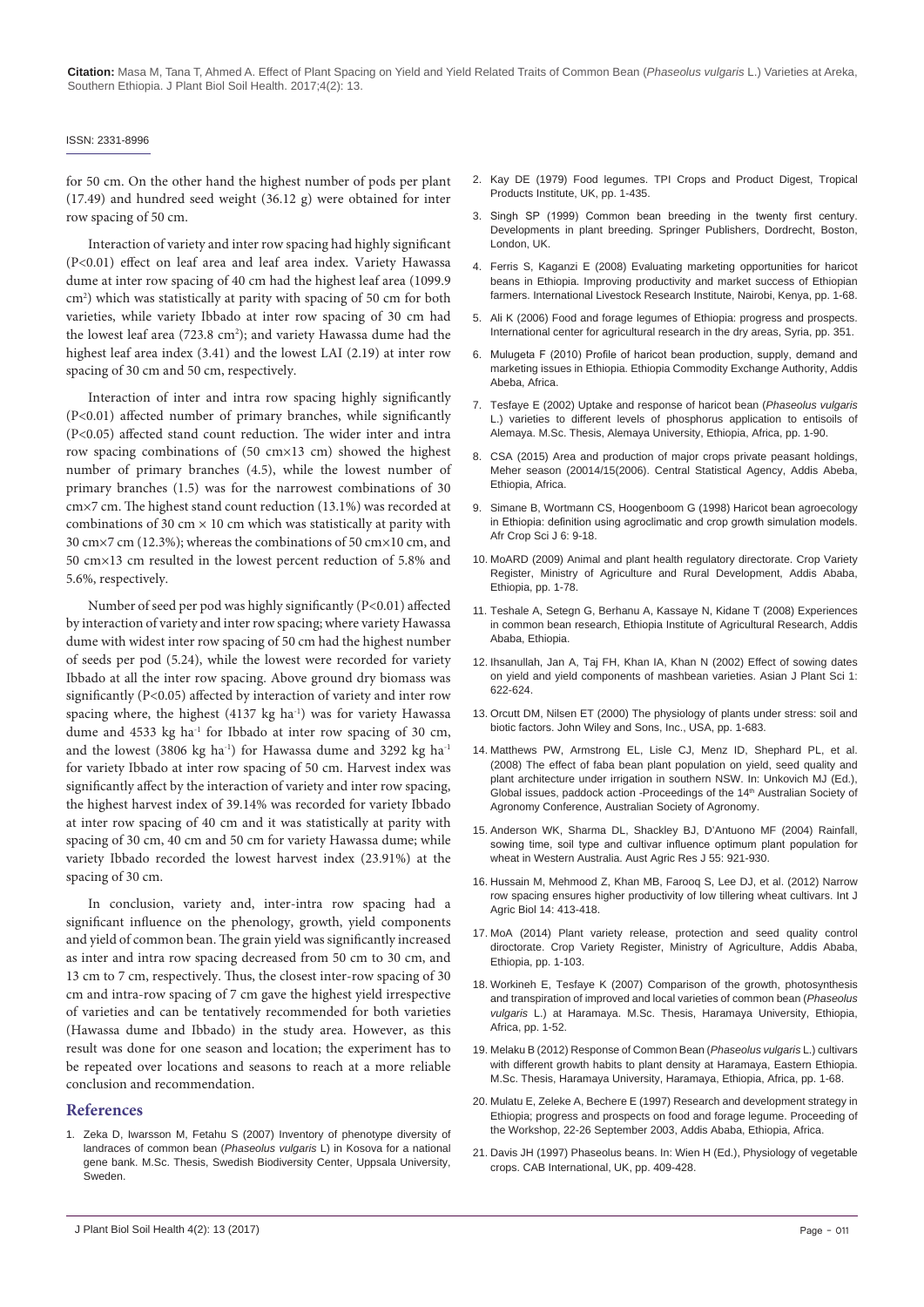#### ISSN: 2331-8996

- 22. [Seyum EG \(2014\) Influence of plant spacing and date of sowing on yield](http://www.meritresearchjournals.org/asss/Content/2014/July/Getachew.pdf)  [and yield components of two snap bean \(](http://www.meritresearchjournals.org/asss/Content/2014/July/Getachew.pdf)*Phaseolus vulgaris* L.) varieties in [Jimma, Southwestern Ethiopia. Merit Res J Agric Sci Soil Sci 2: 86-95.](http://www.meritresearchjournals.org/asss/Content/2014/July/Getachew.pdf)
- 23. [Blackshaw RE, Muendel HH, Saindon G \(1999\) Canopy architecture, row](http://www.nrcresearchpress.com/doi/abs/10.4141/P99-042#.WhfqetKWbIU)  [spacing and plant density effects on yield of dry bean \(](http://www.nrcresearchpress.com/doi/abs/10.4141/P99-042#.WhfqetKWbIU)*Phaseolus vulgaris*) in [the absence and presence of hairy nightshade \(](http://www.nrcresearchpress.com/doi/abs/10.4141/P99-042#.WhfqetKWbIU)*Solanum sarrachoides*). Can [J Plant Sci 79: 663-669.](http://www.nrcresearchpress.com/doi/abs/10.4141/P99-042#.WhfqetKWbIU)
- 24. [Sam-Aggrey GW, Haile Y, Assefa T \(1987\) Review of green bean research in](http://agris.fao.org/agris-search/search.do?recordID=ET8900009)  [Ethiopia and proposals for future research and development direction.](http://agris.fao.org/agris-search/search.do?recordID=ET8900009)
- 25. [Ayalew A \(2011\) The influence of applying lime and NPK fertilizers on yield of](http://www.iiste.org/Journals/index.php/ISDE/article/view/608/498)  [maize and soil properties on acid soil of Areka, Southern region of Ethiopia.](http://www.iiste.org/Journals/index.php/ISDE/article/view/608/498)  [Innov Syst Des Eng 2: 7.](http://www.iiste.org/Journals/index.php/ISDE/article/view/608/498)
- 26. Esayas A (2003) Soils of Areka agricultural research center. Technical Paper No.77, Ethiopian Agricultural Research Organization, Addis Ababa, Ethiopia, Africa.
- 27. GenStat (2012) GenStat procedure library release (15thedn). VSN International Ltd.
- 28. [Gomez KA, Gomez AA \(1984\) Statistical procedures for agricultural research](http://pdf.usaid.gov/pdf_docs/PNAAR208.pdf)  [\(2ndedn\). An International Rice Research Institute \(IRRI\), John Wiley and](http://pdf.usaid.gov/pdf_docs/PNAAR208.pdf)  [Sons, Inc., New York, USA, pp. 1-657.](http://pdf.usaid.gov/pdf_docs/PNAAR208.pdf)
- 29. Dragun J (1988) The soil chemistry of hazardous materials (2<sup>nd</sup>edn). Amehurst [Scientifc Publishers, Massachusetts, USA, pp. 1-458.](https://books.google.co.in/books/about/The_soil_chemistry_of_hazardous_material.html?id=jVvxAAAAMAAJ&redir_esc=y)
- 30. [Hazelton PA, Murphy BW \(2007\) Interpreting soil test results: what do all the](https://books.google.co.in/books/about/Interpreting_Soil_Test_Results.html?id=t1JF_WskHusC&redir_esc=y)  [numbers mean? CSIRO Publishing, Australia, pp. 1-152.](https://books.google.co.in/books/about/Interpreting_Soil_Test_Results.html?id=t1JF_WskHusC&redir_esc=y)
- 31. [Bruce RC, Rayment GE \(1982\) Analytical methods and interpretations used](http://www.worldcat.org/title/analytical-methods-and-interpretations-used-by-the-agricultural-chemistry-branch-for-soil-and-land-use-surveys/oclc/27554471)  [by Agricultural Chemistry Branch for soil and land use surveys. Queensland,](http://www.worldcat.org/title/analytical-methods-and-interpretations-used-by-the-agricultural-chemistry-branch-for-soil-and-land-use-surveys/oclc/27554471)  [USA, pp. 1-10.](http://www.worldcat.org/title/analytical-methods-and-interpretations-used-by-the-agricultural-chemistry-branch-for-soil-and-land-use-surveys/oclc/27554471)
- 32. [Landon JR \(1991\) Booker tropical soil manual: a handbook for soil survey and](https://www.abebooks.com/9780470217139/Booker-Tropical-Soil-Manual-Handbook-0470217138/plp?cm_sp=plped-_-2-_-image)  [agricultural land evaluation in the tropics and subtropics. Longman Scientific](https://www.abebooks.com/9780470217139/Booker-Tropical-Soil-Manual-Handbook-0470217138/plp?cm_sp=plped-_-2-_-image)  [and Technical, New York, USA, pp. 1-474.](https://www.abebooks.com/9780470217139/Booker-Tropical-Soil-Manual-Handbook-0470217138/plp?cm_sp=plped-_-2-_-image)
- 33. [Li PH, Davies DW, Shen ZY \(1991\) High-temperature-acclimation potential](http://www.sciencedirect.com/science/article/pii/0378429091900643)  [of the common bean: can it be used as a selection criterion for improving](http://www.sciencedirect.com/science/article/pii/0378429091900643)  [crop performance in high-temperature environments? Field Crops Res 27:](http://www.sciencedirect.com/science/article/pii/0378429091900643)  [241-256.](http://www.sciencedirect.com/science/article/pii/0378429091900643)
- 34. [Austin RB, Maclean MS \(1972\) A method for screening](http://www.tandfonline.com/doi/abs/10.1080/00221589.1972.11514469) *Phaseolus* genotypes [for tolerance to low temperatures. J Hortic Sci 47: 279-290.](http://www.tandfonline.com/doi/abs/10.1080/00221589.1972.11514469)
- 35. [Al-Rifaee M, Turk MA, Tawaha AR \(2004\) Effect of seed size and plant](http://agris.fao.org/agris-search/search.do?recordID=PK2004000877)  [population density on yield and yield components of local faba bean \(](http://agris.fao.org/agris-search/search.do?recordID=PK2004000877)*Vicia faba* [L. Major\). Int J Agri Biol 6: 294-299.](http://agris.fao.org/agris-search/search.do?recordID=PK2004000877)
- 36. [Tripathi S, Sridhar V, Jukanti AK, Suresh K, Rao BV, et al. \(2012\) Genetic](https://www.cambridge.org/core/journals/plant-genetic-resources/article/genetic-variability-and-interrelationships-of-phenological-physicochemical-and-cooking-quality-traits-in-chickpea/F4235551B56153B1066685A98093A0F7)  [variability and inter-relationships of phenological, physicochemical and](https://www.cambridge.org/core/journals/plant-genetic-resources/article/genetic-variability-and-interrelationships-of-phenological-physicochemical-and-cooking-quality-traits-in-chickpea/F4235551B56153B1066685A98093A0F7)  [cooking quality traits in chickpea. Plant Genet Resour 10: 194-201.](https://www.cambridge.org/core/journals/plant-genetic-resources/article/genetic-variability-and-interrelationships-of-phenological-physicochemical-and-cooking-quality-traits-in-chickpea/F4235551B56153B1066685A98093A0F7)
- 37. CIAT (1975) Annual Report Cali. Centro Intemacional de Agricultura Tropical, Colombia, USA, pp. 14-24.
- 38. [Lima ER, Santiago AS, Araújo AP, Teixeira MG \(2005\) Effects of the size of](http://www.scielo.br/scielo.php?script=sci_arttext&pid=S1677-04202005000300001)  [sown seed on growth and yield of common bean cultivars of different seed](http://www.scielo.br/scielo.php?script=sci_arttext&pid=S1677-04202005000300001)  [sizes. Braz J Plant Physiol 17: 273-281.](http://www.scielo.br/scielo.php?script=sci_arttext&pid=S1677-04202005000300001)
- 39. Woku W (2005) Evaluation of common bean (*Phaseolus vulgaris* L.) varieties intercropped with maize (*Zea mays* L.) for double cropping at Alemaya and Hirna areas, Eastern Ethiopia. M.Sc. Thesis, Haramaya University, Haramaya, Ethiopia.
- 40. [Holshouser DL, Whittaker JP \(2002\) Plant population and row-spacing effects](https://dl.sciencesocieties.org/publications/aj/abstracts/94/3/603)  [on early soybean production systems in Mid-Atlantic USA. Agron J 94: 603-](https://dl.sciencesocieties.org/publications/aj/abstracts/94/3/603) [611.](https://dl.sciencesocieties.org/publications/aj/abstracts/94/3/603)
- 41. [Mebrat S, Tana T \(2013\) Response of kabuli chickpea \(](http://213.55.85.90/handle/123456789/783)*Cicer arietinum* [L.\) varieties to plant spacing at debre zeit, Central Ethiopia. M.Sc. Thesis,](http://213.55.85.90/handle/123456789/783)  [Haramaya University, Haramaya, Ethiopia. pp. 43.](http://213.55.85.90/handle/123456789/783)
- 42. [Mehmet OZ \(2008\) Nitrogen rate and plant population effects on yield and](https://www.ajol.info/index.php/ajb/article/viewFile/59616/47906)  [yield components in soybean. Afr J Biotechnol 7: 4464-4470.](https://www.ajol.info/index.php/ajb/article/viewFile/59616/47906)
- 43. [Mekonnen SA \(2012\) Irrigation frequency and plant density affect phenology](http://www.academia.edu/25118404/Irrigation_Frequency_and_Plant_Density_Affect_Phenology_and_Crop_Growth_of_Haricot_Bean_Phaseolus_vulgaris_L)  [and crop growth of haricot bean \(](http://www.academia.edu/25118404/Irrigation_Frequency_and_Plant_Density_Affect_Phenology_and_Crop_Growth_of_Haricot_Bean_Phaseolus_vulgaris_L)*Phaseolus vulgaris* L.). Afr J Plant Sci [Biotechnol 6: 34-39.](http://www.academia.edu/25118404/Irrigation_Frequency_and_Plant_Density_Affect_Phenology_and_Crop_Growth_of_Haricot_Bean_Phaseolus_vulgaris_L)
- 44. [Kueneman EA \(1978\) Evaluation of the yield potential of growth habits of](https://books.google.co.in/books/about/Evaluation_of_the_Yield_Potential_of_Gro.html?id=sXFPAAAAYAAJ&redir_esc=y)  dry beans (*Phaseolus vulgaris* [L.\) and determination of plant types for high](https://books.google.co.in/books/about/Evaluation_of_the_Yield_Potential_of_Gro.html?id=sXFPAAAAYAAJ&redir_esc=y)  [density plantings. Ph.D. Thesis, Cornell University, Ithaca, USA, pp. 1-442.](https://books.google.co.in/books/about/Evaluation_of_the_Yield_Potential_of_Gro.html?id=sXFPAAAAYAAJ&redir_esc=y)
- 45. [Board JE, Harville BG \(1992\) Explanation for greater light interception in](http://agris.fao.org/agris-search/search.do?recordID=US19920091854)  narrow- *vs*[. wilde-row soybean. Crop Sci 32: 198-202.](http://agris.fao.org/agris-search/search.do?recordID=US19920091854)
- 46. Mekonnen SA (2003) Effects of irrigation frequency and plant population density on growth, yield components and yield of haricot bean (*Phaseolus vulgaris* L.) in dire Dawa area. M.Sc. Thesis, Haramaya University, Haramaya, Ethiopia.
- 47. [Idris AL \(2008\) Effect of seed size and plant spacing on yield and yield](http://www.aensiweb.net/AENSIWEB/rjabs/rjabs/2008/146-148.pdf)  components of faba bean (*Vicia faba* [L.\). Res J Agric Biol Sci 4: 146-148.](http://www.aensiweb.net/AENSIWEB/rjabs/rjabs/2008/146-148.pdf)
- 48. [El-Naim AM, Jabereldar AA \(2010\) Effect of plant density and cultivar on](http://www.academia.edu/2163626/Effect_of_Plant_density_and_Cultivar_on_Growth_and_Yield_of_Cowpea_Vigna_unguiculata_L._Walp_)  [growth and yield of cowpea \(](http://www.academia.edu/2163626/Effect_of_Plant_density_and_Cultivar_on_Growth_and_Yield_of_Cowpea_Vigna_unguiculata_L._Walp_)*Vigna unguiculata* L. Walp). Aust J Basic Appl [Sci 4: 3148-3153.](http://www.academia.edu/2163626/Effect_of_Plant_density_and_Cultivar_on_Growth_and_Yield_of_Cowpea_Vigna_unguiculata_L._Walp_)
- 49. [White LW, Laing DR \(1989\) Photoperiod response of flowering in diverse](http://www.sciencedirect.com/science/article/pii/0378429089900622)  [genotypes of common beans \(](http://www.sciencedirect.com/science/article/pii/0378429089900622)*Phaseolus vulgaris* L.). Field Crops Res 22: [113-128.](http://www.sciencedirect.com/science/article/pii/0378429089900622)
- 50. [Tuarira M, Moses M \(2014\) Effects of plant density and planting arrangement](http://jgiass.com/issue.php?id=5)  in green bean *(Phaseolus vulgaris* [L.\) seed production. J Glob Innov Agric](http://jgiass.com/issue.php?id=5)  [Soc Sci 2: 152-157.](http://jgiass.com/issue.php?id=5)
- 51. [Amany MA \(2014\) Response of faba bean \(](https://www.idosi.org/aejaes/jaes14(6)14/9.pdf)*Vicia faba* L.) to different planting [densities and bio-mineral fertilization systems. Am-Eurasian J Agric Environ](https://www.idosi.org/aejaes/jaes14(6)14/9.pdf)  [Sci 14: 541-545.](https://www.idosi.org/aejaes/jaes14(6)14/9.pdf)
- 52. [Wells R, Burton JW, Kilen TC \(1993\) Soybean growth and light interception](https://dl.sciencesocieties.org/publications/cs/abstracts/33/3/CS0330030520?access=0&view=pdf)  [response to differing leaf and stem morphology. Crop Sci 33: 520-528.](https://dl.sciencesocieties.org/publications/cs/abstracts/33/3/CS0330030520?access=0&view=pdf)
- 53. [Caliskan S, Arslan M, Uremis I, Caliskan ME \(2007\) The effect of row spacing](http://citeseerx.ist.psu.edu/viewdoc/download?doi=10.1.1.495.7593&rep=rep1&type=pdf)  [on yield and yield components of full season and double-cropped soybean.](http://citeseerx.ist.psu.edu/viewdoc/download?doi=10.1.1.495.7593&rep=rep1&type=pdf)  [Turk J Agric Forum 31: 147-154.](http://citeseerx.ist.psu.edu/viewdoc/download?doi=10.1.1.495.7593&rep=rep1&type=pdf)
- 54. Selim MM, El-Seessy MA (1991) Productivity of faba bean as effected by plant population, phosphorus fertilization and sowing methods. Egypt J Agron 16: 239-251.
- 55. [Khalil SK, Wahab A, Rehman A, Muhammad F, Wahab S, et al. \(2010\)](http://www.pakbs.org/pjbot/PDFs/42(6)/PJB42(6)3831.pdf)  [Density and planting date influence phenological development assimilate](http://www.pakbs.org/pjbot/PDFs/42(6)/PJB42(6)3831.pdf)  [partitioning and dry matter production of faba bean. Pak J Bot 42: 3831-3838.](http://www.pakbs.org/pjbot/PDFs/42(6)/PJB42(6)3831.pdf)
- 56. [Thalji T \(2010\) Effect of plant density on seed yield and agronomic characters](https://journals.indexcopernicus.com/search/article?articleId=1016510)  of faba bean (*Vicia faba* [L.\) under greenhouse conditions. Bios Res 7: 22-25.](https://journals.indexcopernicus.com/search/article?articleId=1016510)
- 57. Salema MP (1987) Variation in nodulation, nitrogen fixation and yield in various bean (*Phaseolus vulgaris* L.) genotypes. In Salema MP, Minjas AN (Eds.) Proceedings of the Sixth Bean Research Workshop held at Sokoine University of Agriculture, Morogoro, Tanzania, Africa.
- 58. Nyemba RE, Munyinda K, Tembo H, Mwale M, Sakala, G (1989) Evaluating biological nitrogen fixation of bean in Zambia. In Smithson LB (Ed.), Proceedings of the first SADC regional bean research workshop. CIAT Series No. 6, Mbabane, Swaziland, Africa, pp. 7-14.
- 59. [Njoka EM, Muraya MM, Okumu M \(2005\) The influences of plant density](http://projects.its.czu.cz/ats/pdf_files/vol_38_pdf/05-Njoka.pdf)  [on yield and yield components of common beans \(](http://projects.its.czu.cz/ats/pdf_files/vol_38_pdf/05-Njoka.pdf)*Phaseolus vulgaris* L.). [Agricultura Tropica et Subtropica 38: 22-29.](http://projects.its.czu.cz/ats/pdf_files/vol_38_pdf/05-Njoka.pdf)
- 60. [Abubaker S \(2008\) Effect of plant density on flowering date, yield and quality](http://agris.fao.org/agris-search/search.do?recordID=DJ2012079506)  attribute of bush beans (*Phaseolus vulgaris* [L.\) under center pivot irrigation](http://agris.fao.org/agris-search/search.do?recordID=DJ2012079506)  [system Am J Agric Biol Sci 3: 666-668.](http://agris.fao.org/agris-search/search.do?recordID=DJ2012079506)
- 61. [Chandhla J \(2005\) Optimisation of dry bean \(](https://repository.up.ac.za/handle/2263/29285)*Phaseolus Vulgaris* L.) seed [production under greenhouse conditions. MSc Thesis, Submitted to University](https://repository.up.ac.za/handle/2263/29285)  [of Pretoria, Pretoria, South Africa, pp. 1-61.](https://repository.up.ac.za/handle/2263/29285)
- 62. [Bakry BA, Elewa TA, El Karamany MF, Zeidan MS, Tawfik MM \(2011\) Effect](https://www.idosi.org/wjas/wjas7(1)/11.pdf)  [of row spacing on yield and its components of some faba bean varieties under](https://www.idosi.org/wjas/wjas7(1)/11.pdf)  [newly reclaimed sandy soil condition. World J Agric Sci 7: 68-72.](https://www.idosi.org/wjas/wjas7(1)/11.pdf)